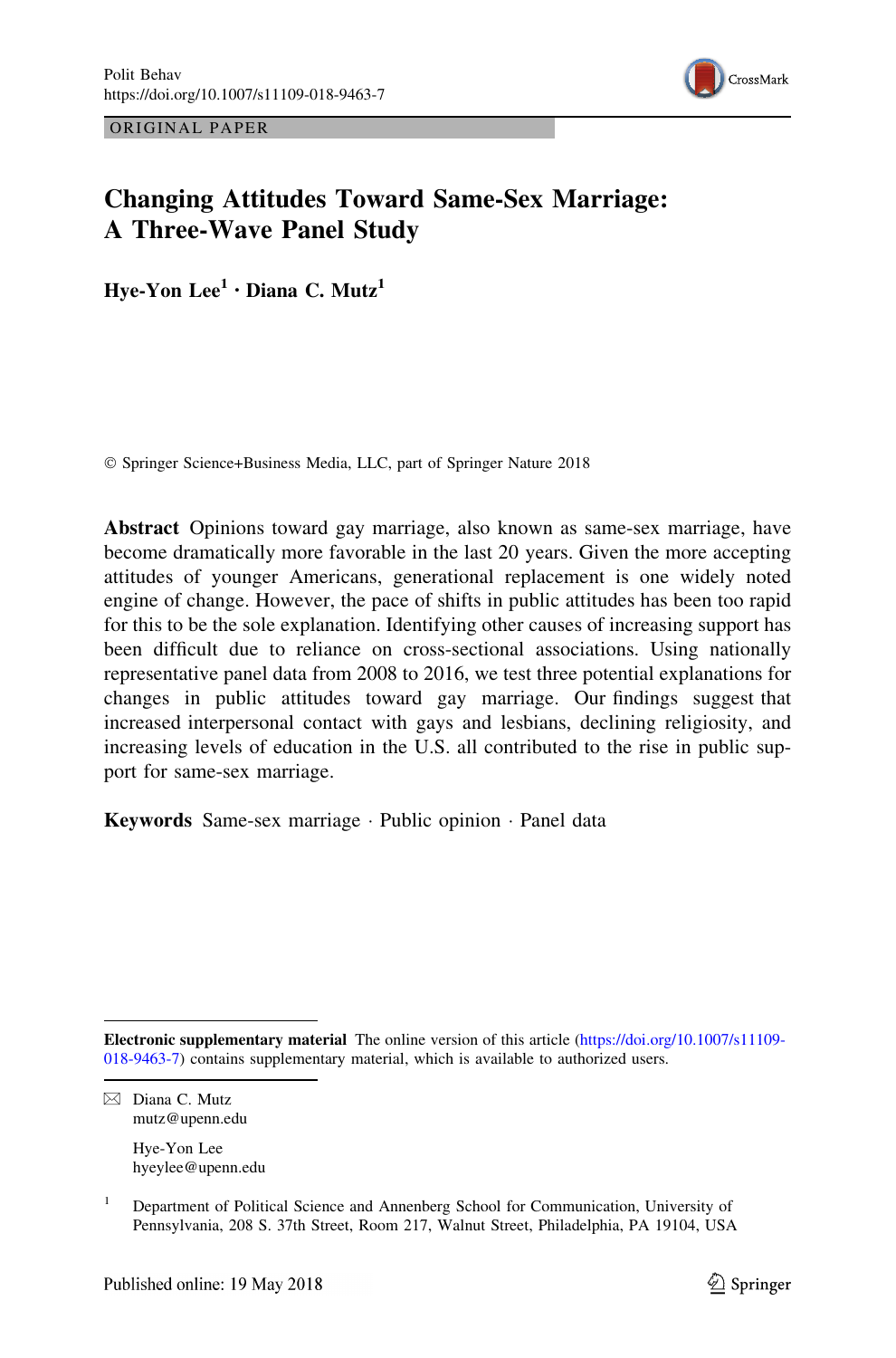# Introduction

Public opinion toward same-sex marriage has changed dramatically over the last two decades. Although cross-sectional surveys are consistent on this point, they have shed relatively little light on precisely why these attitudes have changed so rapidly. In this study, we take advantage of a panel survey from 2008 to 2016 to test three proposed explanations for change in public attitudes toward same-sex marriage.

After a brief overview of how public opinion has changed, we describe three plausible theories about why these views have changed within this relatively short time period, beyond the widely acknowledged fact that younger generations are increasingly favorable toward gay rights. These explanations include (1) increased interpersonal contact between heterosexuals and people known to be gay or lesbian, (2) declines in the religiosity of the American public, and (3) rising levels of education. Panel data from a period of almost a decade allow us to provide one of the strongest possible causal tests using observational data.

# Shifts in Opinions Toward Same-Sex Marriage

There is by now a strong consensus on the aggregate opinion trend toward increased support for same-sex marriage. Although the specific percentages vary a great deal by survey organization and question wording (see Flores [2015\)](#page-20-0), the general storyline is clear: beginning around 2004–2005, support for the rights of gays to legally marry began to steadily increase (see Appendix A in Electronic Supplementary Material). To cite a few striking examples, the greatest shift over time was documented by the NBC News/Wall Street Journal poll, an increase of 29 percentage points in 11 years. The longest time series—14 years—comes from the Pew Research Center, which found a 19 percentage point increase from March 2001 to July  $2015.<sup>1</sup>$ 

While scholars know a great deal about correlates of support for same-sex marriage, there is little evidence about what has changed people's views. It is well known that Democrats are more favorable toward same-sex marriage than Republicans (Baunach [2012;](#page-19-0) Becker and Scheufele [2009](#page-19-0)), and that women, younger people, whites, the highly educated and those outside the South are also more favorable (Baunach [2012;](#page-19-0) Becker [2012;](#page-19-0) Grapes [2006](#page-20-0); Lee and Hicks [2011\)](#page-20-0). Further, liberal political ideology and low levels of religiosity are strong predictors of support for same-sex marriage (Gaines and Garand [2010;](#page-20-0) Schwartz [2010\)](#page-21-0). However, even the best cross-sectional models make it difficult to argue that these relationships are causal.

Beyond cross-sectional associations, aggregated time-series have shed light on which demographic segments appear to have experienced the greatest increases in support for same-sex marriage. For example, although all generations have become

Some polls suggested more subtle changes than others, but the pattern is highly consistent and not dependent on any particular wording or survey house.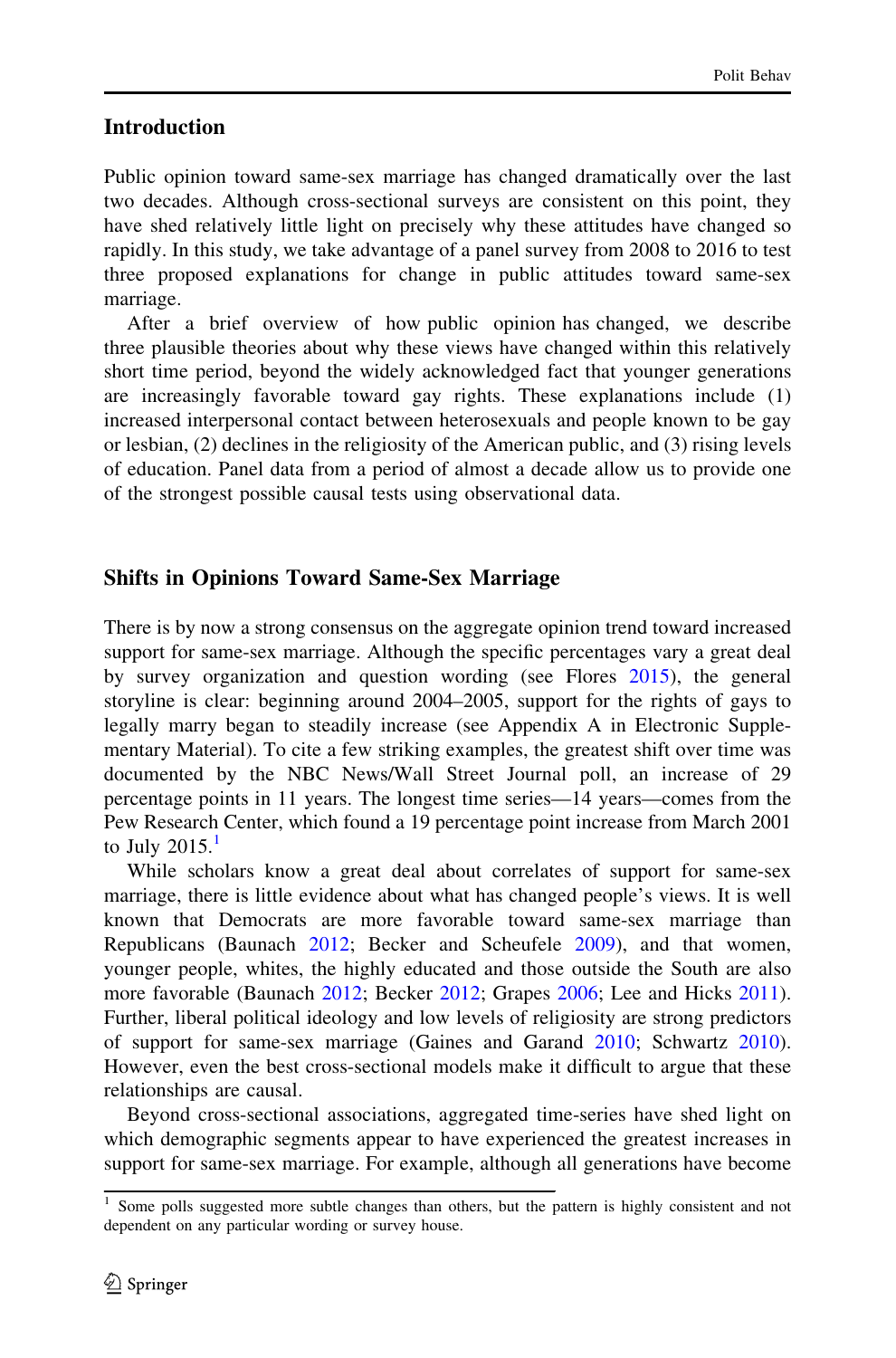more accepting of same-sex marriage, levels of support have risen particularly among the younger generations.<sup>2</sup> Although this provides convincing evidence that generational replacement is a boon to support for same-sex marriage, demographics tell us little about why people have changed their minds within single lifetimes. Without longitudinal data on the same individuals as they change their support for same-sex marriage over time, we do not know precisely what changed to bring about this remarkable shift in opinions.

### Three Theories of Change

#### Effects of Intergroup Contact

Well-documented shifts in the American public suggest three possible causal influences. First, as more gays and lesbians have come out and publicly identified themselves, more people have become aware that they know someone who is gay. The percentage of Americans who personally know gays or lesbians increased from 61% in 1993 to 87% in 2013 (Pew Research Center [2013\)](#page-20-0). As gays and lesbians have become more visible, they have made it more likely that heterosexuals personally know gay or lesbian individuals. In general, intergroup contact leads to more positive perceptions of outgroups such as those of a different race or ethnicity (Pettigrew [1998](#page-20-0); Powers and Ellison [1995\)](#page-21-0). Meta-analyses suggest that intergroup contact is particularly effective when individuals come to know one another *before* revealing their differing group identities (see Pettigrew and Tropp [2006](#page-20-0)), a process that occurs more frequently with gays and heterosexuals than among groups that differ by easily recognizable characteristics such as race.

Nonetheless, it remains an open question whether intergroup contact among heterosexuals and gay and lesbian people has positively influenced support for same-sex marriage. Some evidence to date is consistent with this theory. For example, individuals who have close personal interactions with gays and lesbians are more likely to express favorable attitudes toward them (Becker and Scheufele [2011;](#page-19-0) Herek and Capitanio [1996;](#page-20-0) Herek and Glunt [1993](#page-20-0)), and show greater support for laws that protect their rights (Barth et al. [2009\)](#page-19-0). Further, close contact with gays and lesbians through family or friendship networks is a significant positive predictor of support for same-sex marriage even after controlling for demographics, religious preferences, and ideological predispositions (Becker [2012;](#page-19-0) Lewis and Gossett [2008\)](#page-20-0). Nonetheless, cross-sectional evidence makes it difficult to establish that contact is a *causal influence*. These associations may occur for spurious reasons, particularly if the environments inhabited by liberals and conservatives influence their likelihood of contact. Further, gays and lesbians may selectively reveal their sexual orientation to those whom they believe to be more accepting, while not disclosing this information to less supportive acquaintances.

 $2$  For example, people who are 18-34 years old in the General Social Survey went from 47% supporting same-sex marriage in 2006 to 71% supporting it in 2014. However, half of this cohort was replaced in this amount of time, thus making it difficult to know if individuals' attitudes actually changed, or people were simply replaced by newer cohorts.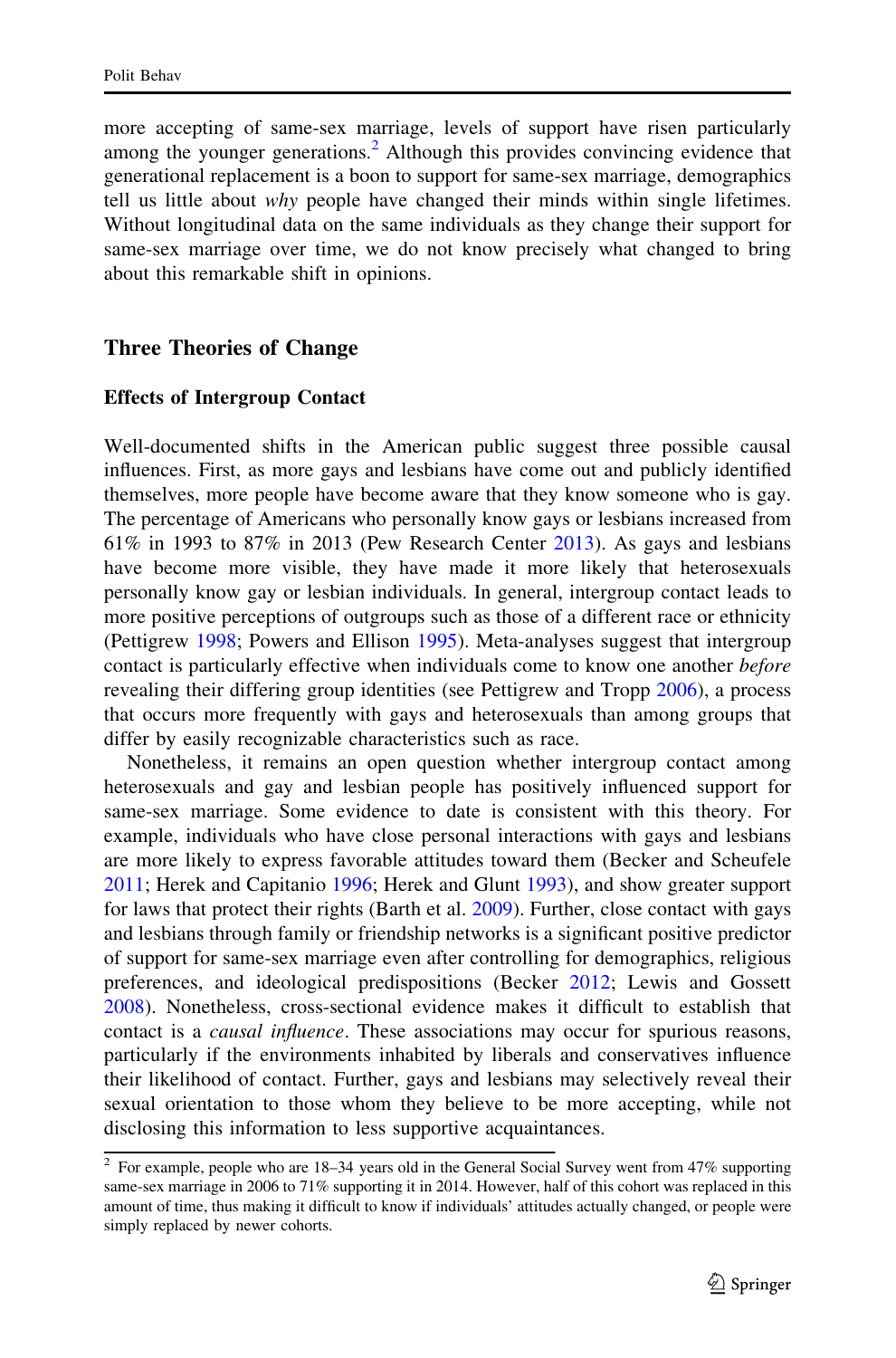#### Effects of Declining Religiosity

In addition to rising levels of acknowledged interpersonal contact, Americans have become significantly less religious during this same period (see Hout and Smith [2015\)](#page-20-0). Religious affiliation and religiosity are strong correlates of attitudes toward gay rights (Gaines and Garand [2010](#page-20-0); Sherkat et al. [2011](#page-21-0)). More frequent churchgoers (Olson et al. [2006\)](#page-20-0), supporters of biblical literalism (Gaines and Garand [2010](#page-20-0)) and self-identified evangelical Protestants (Becker [2012](#page-19-0)) are all likely to express more negative attitudes toward same-sex marriage.

Moreover, members of various religious traditions are likely to express opinions in agreement with their official denominational stances on homosexuality (Finlay and Walther [2003\)](#page-20-0). Although religions vary in their levels of support for or opposition to gay marriage rights, white evangelical Protestant and black Protestant traditions tend to be the most conservative of Christians on this issue (Olson et al. [2006\)](#page-20-0). American Baptists, Muslims, Mormons, and Roman Catholics also officially prohibit same-sex marriage. On the other hand, the Presbyterian Church formally amended its constitution to allow same-sex marriage ceremonies in 2015 (Pew Research Center [2015](#page-20-0)).

In recent decades, the American religious landscape has shifted toward burgeoning secularism (Hout and Smith [2015](#page-20-0); Putnam and Campbell [2010\)](#page-21-0). Increasingly, more Americans choose not to identify with any religious tradition, and religious non-affiliation has accelerated since 1990. For example, the percentage of the public preferring ''no religion'' was 8% in 1990, but increased to 14% in 2000, steadily rising to 18% in 2010, and to 21% in the 2014 General Social Survey (Hout and Smith [2015](#page-20-0)). Other indicators further confirm that the American public has become less religious. For example, the frequency of attendance at religious services has declined, along with the degree of conviction about the existence of God (Pew Forum [2012\)](#page-20-0). Democrats have become particularly likely to identify as having no religion, and have become less actively religious over time (Hansen [2011;](#page-20-0) Putnam and Campbell [2010\)](#page-21-0).

To the extent that views on same-sex marriage are rooted in religious beliefs, and the American public is growing less religious, this trend may have contributed to changes within individuals, resulting in the rise of support for same-sex marriage. Further, even if a person remains nominally religious, declining attendance at religious services could indicate weaker religious commitment, which could also lead to increasing support for same-sex marriage (Baunach [2012;](#page-19-0) Sherkat et al. [2011\)](#page-21-0). One recent panel study including over-time measures of religiosity found no relationship between declining religious attendance and increasing support for same-sex marriage (Armenia and Troia [2017](#page-19-0)). However, this study was not able to assess changes in religion and religiosity in the same model. Using repeated measures over a full eight-year period, our study assesses effects of rising secularism as well as declining religious attendance.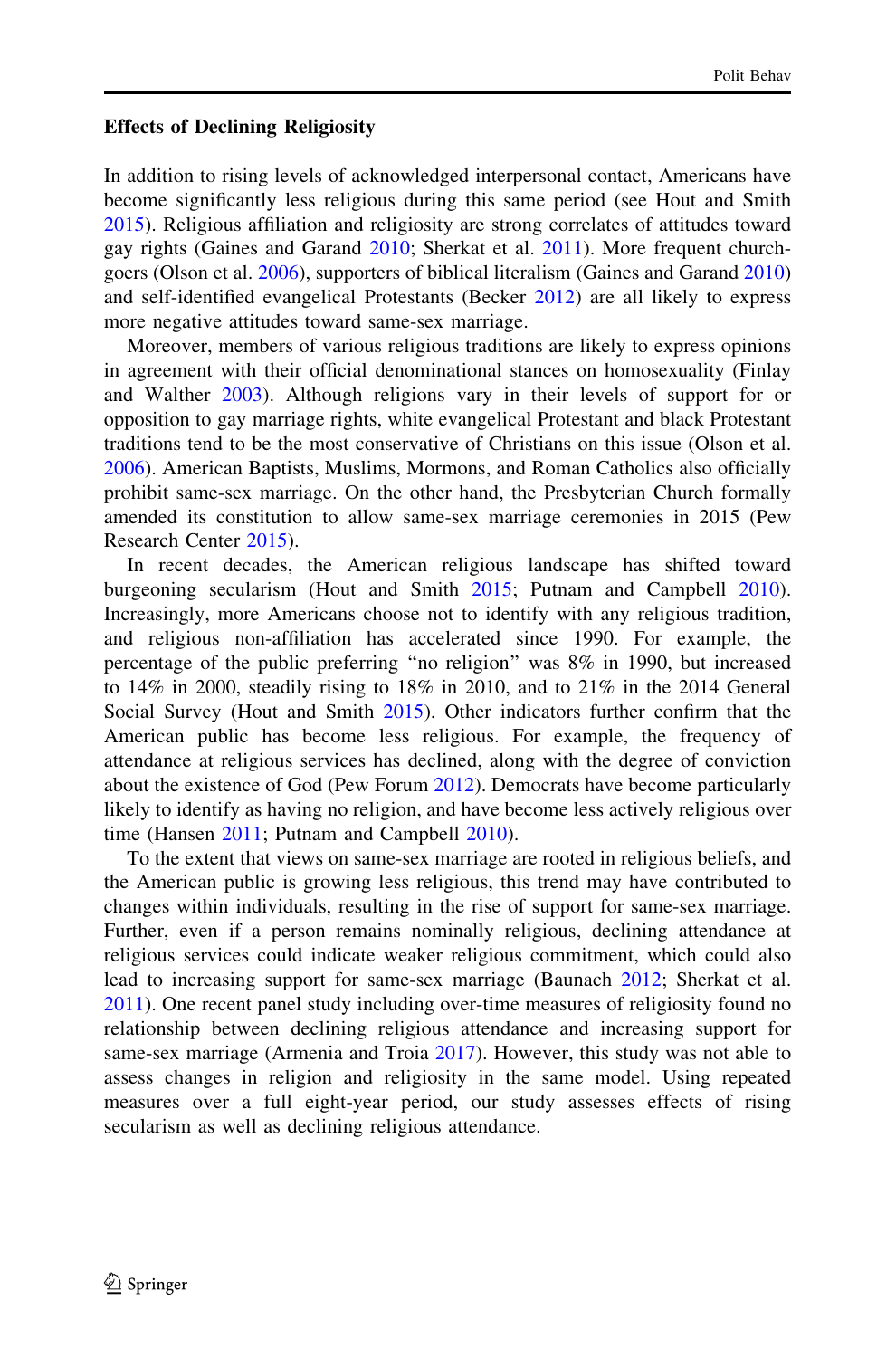#### Effects of Education on Tolerance

A third, less widely mentioned, possibility is that the long-term, ongoing increases in educational attainment have facilitated this trend. Levels of educational attainment in the United States have been steadily increasing over a long period of time, and education is a widely documented engine of increasing acceptance of non-mainstream groups. According to the Bureau of the Census, during the period we study, the percentage of Americans 25 years old or older with a four-year college degree or greater increased from 28.7% in 2008, to 32.0% in 2014. The proportion of Americans with a high school education or greater also rose from 86% in 2008 to 88% in 2014. Likewise, the proportion of Americans with Masters degrees also has increased.

On the one hand, these changes may appear relatively small; however, crosssectional studies suggest that education is an exceptionally strong correlate of positive attitudes toward gay people (Becker [2012](#page-19-0)) as well as of tolerance more generally (Bobo and Licari [1989\)](#page-20-0). Nonetheless, correlations are a premature basis on which to assume that education matters. Many outcomes that appear to be driven by education based on correlational evidence actually exist because education is an indicator of a citizen's location in the social hierarchy. For example, political participation is correlated with education, but increases in education do not result in increases in participation. This lack of influence despite persistent correlation occurs because even when the average level of education increases, people's relative educational attainment does not; their location in the social hierarchy stays the same (Nie et al. [1996\)](#page-20-0).

When it comes to tolerance, on the other hand, the benefits of education are wellestablished and appear to be absolute rather than relative (Bobo and Licari [1989;](#page-20-0) Nie et al. [1996\)](#page-20-0). Education increases people's cognitive proficiency and cultivates democratic values such as tolerance of difference (Ravitch and Viteritti [2001\)](#page-21-0). This benefit does not depend on others' relative levels of education, and therefore, the benefits of increasing educational attainment for same-sex marriage support should be observable. Because this study covers eight years, some respondents' educational attainment will have increased, thus allowing us to examine whether changes in an individual's educational attainment predict changes in that same person's attitudes toward same-sex marriage.

Taken together, our three potential theories explaining increased support for same-sex marriage include: (1) increasing levels of interpersonal contact between heterosexuals and gay/lesbian people, (2) declining religiosity and/or declining identification with evangelical religious denominations, and (3) rising education levels that lead to greater support for same-sex marriage over time. While these three theories do not capture all possible explanations for changing opinions on same-sex marriage, using panel data that include repeated measures of both independent and dependent variables over time, we are able to test these three hypotheses outside of aggregate data or cross-sectional models.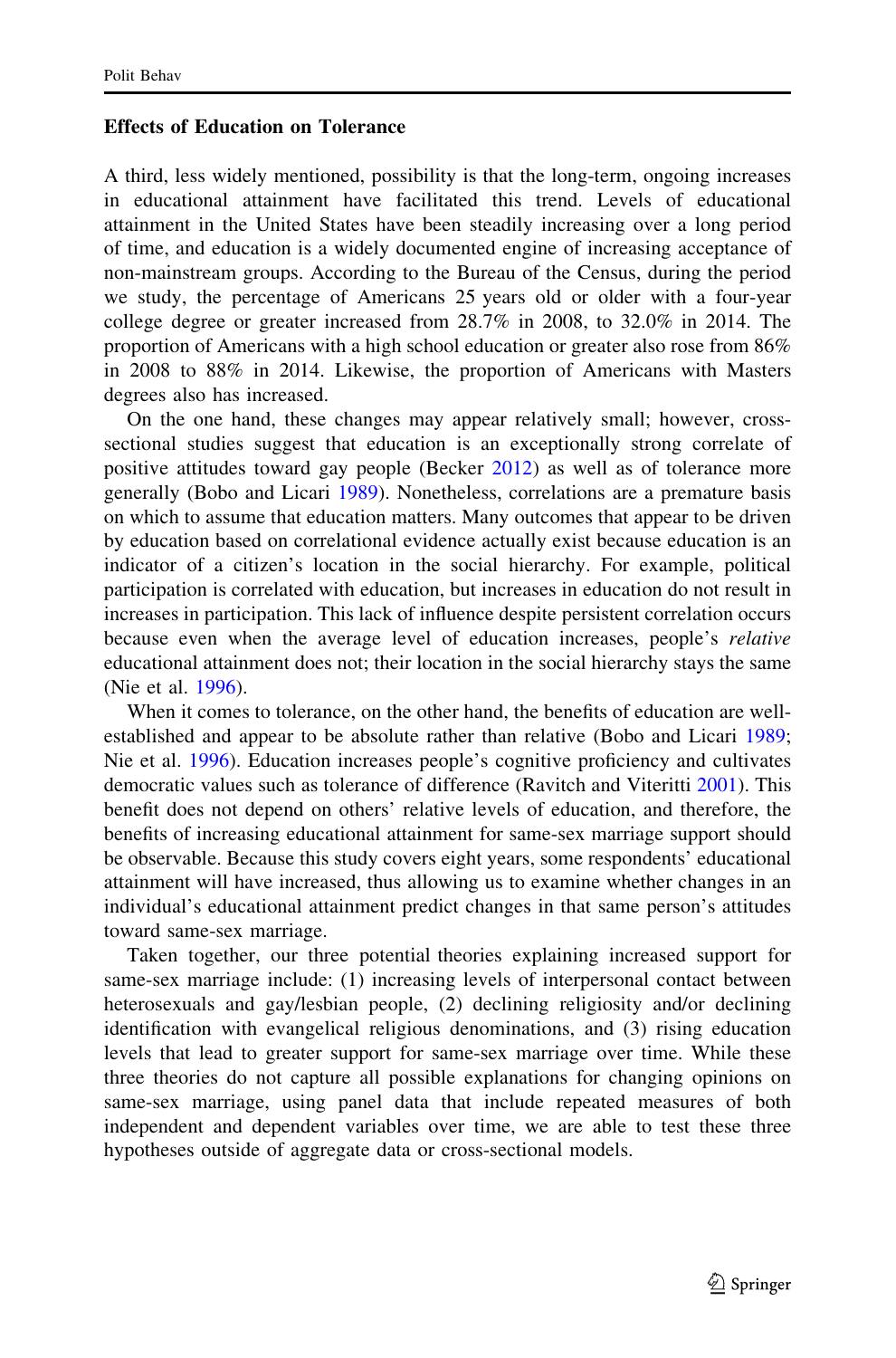## **Methods**

Data come from a national online panel survey conducted by GfK, Ltd.. The panel is a large, nationally-representative probability sample of U.S. adults recruited for purposes of commercial and public policy surveys. After random selection and empanelment, participants were given free Internet access, if needed, and interviewed via personal computer or WebTV. $3$  We utilized three waves of panel data, with identical questions about same-sex marriage asked in each wave.<sup>4</sup> Wave 1 took place in November 2008; wave 2 in October 2014; and wave 3 in February 2016 (see Appendix F in Electronic Supplementary Material for details on the representativeness of the sample). Thus, we have the same individual panelists' responses to identical questions over a span of eight years ( $n = 1378$ ). By the last wave of this panel, same-sex marriage was legal in all 50 states.

Support for Same-Sex Marriage was measured on a three-point scale, with  $1 =$  do not support any form of legal recognition of gay marriage,  $2 =$  support civil unions or domestic partnerships, but not gay marriage, and  $3 =$  support full marriage rights for gay and lesbian couples. Our representative national panel data document the same pattern of increasing support as in cross-sectional samples. As shown in Fig. [1](#page-6-0), the percentage of people supporting same-sex marriage increased dramatically between 2008 and 2014, while the percentage in favor of neither same-sex marriage nor civil unions gradually declined from 2008 to 2016, with some moving instead to support civil unions, and others to advocating full gay marriage rights. Between each set of consecutive waves, between 16 and 29% of our sample changed views in one direction or another, but change was predominantly in the direction of greater support for same-sex marriage (see Table C.1 in Appendix C in Electronic Supplementary Material).

Our independent variables were likewise measured repeatedly over time in order to address each of the three explanations outlined above. To address the impact of changing levels of religiosity, we relied on identical items tapping Frequency of *Church Attendance*, running from never  $(1)$  to more than once a week  $(6)$ . We also created measures of the type of religious affiliation that respondents claimed in each wave using four categories: Religiously Unaffiliated, that is, those who did not affiliate with any specific religion, Evangelical Christians, that is, those who identified with a Christian denomination (Baptist, Protestant, Catholic, etc.) and as ''born again,'' Mainline Christians, those who were Christian but not born again, and *Other Religions*, including all of those claiming non-Christian religious affiliations.

Two questions were used to construct intergroup contact measures. First, we examined whether our panelists changed over time in the likelihood that they

<sup>&</sup>lt;sup>3</sup> The first wave of the panel was interviewed after the 2008 presidential election cycle as part of the last wave of an election-related study, the 2008 National Annenberg Election Study (NAES). In 2014, a demographically stratified subsample of those panelists was re-contacted for interviews by the same survey organization as part of an election study sponsored by the Institute for the Study of Citizens and Politics (ISCAP) at the University of Pennsylvania. In 2016, the same panelists were re-contacted as part of another ISCAP study.

 $4$  Data and replication code are available at [https://doi.org/10.7910/DVN/RYJK3W.](https://doi.org/10.7910/DVN/RYJK3W)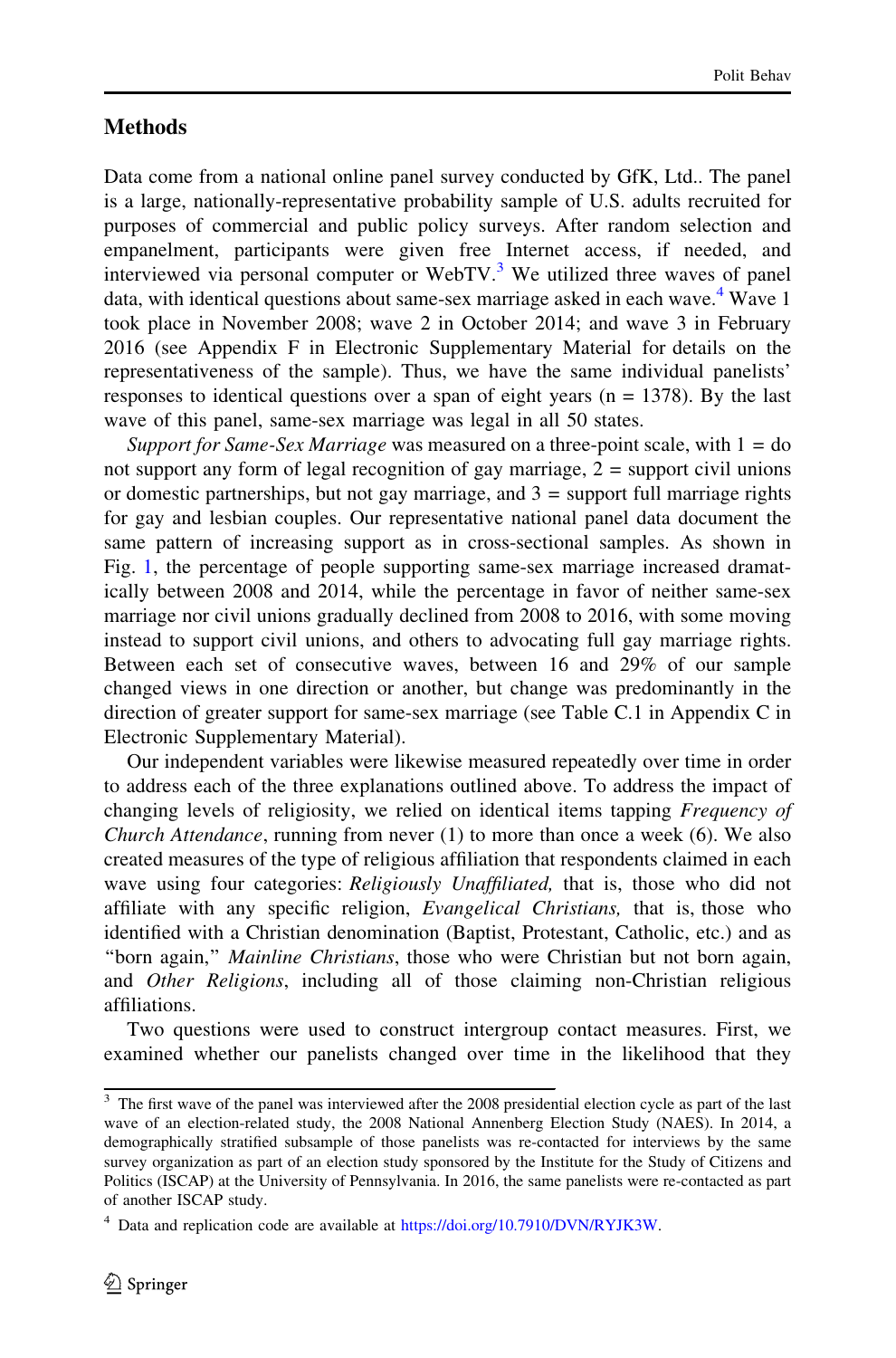<span id="page-6-0"></span>

Fig. 1 Change in same-sex marriage attitudes over time among panelists. Note: Lines represent changes in the percentage of respondents who reported supporting same-sex marriage, supporting civil unions or domestic partnerships but not same-sex marriage, or supporting neither, from 2008 to 2016 ( $n = 1378$ )

personally identified as gay or lesbian. If more people are out and public about their sexuality, this obviously creates greater opportunities for recognizable intergroup contact between heterosexuals and gay people. Second, we asked respondents to report whether they had friends or relatives they knew to be gay, lesbian, or bisexual. This dichotomous measure of Interpersonal Contact with Gays and Lesbians allows us to evaluate whether increasing contact with gays over time influenced attitudes toward same-sex marriage.

Education was tapped using a four-level measure of whether the respondent had less than a high school education, a high school diploma only, some college, or a Bachelor's degree or higher at the time of each interview. Although education is understandably stable for many older adults, over the period of the study, some respondents (10%) gained high school diplomas, advanced their college educations, and/or acquired four-year or graduate degrees.

To provide the strongest causal tests possible with observational data, our analytic strategy utilized fixed effects regression, focusing exclusively on withinperson change over time in support for same-sex marriage. A key advantage of fixed effects models is that it uses only within-person variation, thus controlling for both observed and unobserved time-invariant characteristics of individuals (Allison [2009;](#page-19-0) Halaby [2004\)](#page-20-0). Other panel analysis approaches, including random effects models and lagged dependent variable approaches, do not. By controlling for all unobserved time-constant heterogeneity and individual differences, the potential for spurious associations is greatly reduced within the fixed effects framework.

Since the fixed effects approach discards individual differences from the model by treating each person as a fixed effect, individuals are compared to themselves at an earlier point in time, thus serving as their own controls (Morgan [2013](#page-20-0)). Fixed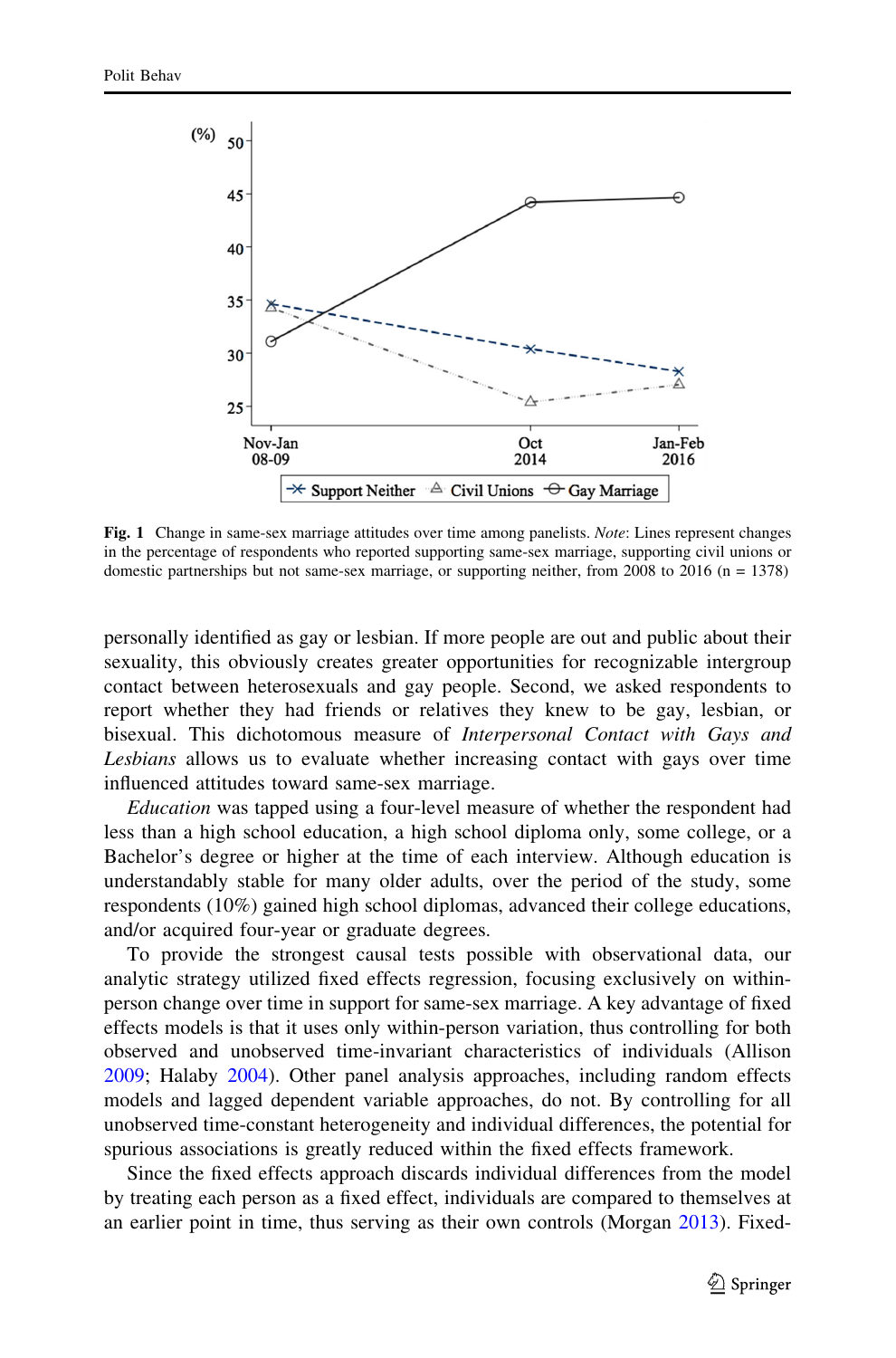effects models also are less subject to model-specification error than lagged dependent variable or random effects models (Vaisey and Miles [2017](#page-21-0)). We also included a dummy variable for each survey wave in our models in order to account for all other possible changes affecting respondents from one wave to the next. In other words, the wave variable accounts for all other unmeasured independent variables that might have produced change over time in the population as a whole.

Given our ordinal dependent variable, we used an ordered logit fixed effects model. This approach adjusts standard errors for autocorrelation over time and allows us to examine whether changes in the independent variables produce changes in the dependent variable, without the need to fully specify a model including all possible influences. Fixed effects panel analysis, however, has three potential drawbacks. The first is that it produces more conservative estimates than other techniques, thus working against identifying significant effects (Allison [2009\)](#page-19-0). In addition, fixed effects models have two assumptions that can potentially bias parameter estimates when violated: (a) the assumption that selection into ''treatment'' is based on unobserved time-constant factors rather than on previous values of the dependent variable, and (b) the equal trajectories assumption—the assumption that the ''treated'' and ''untreated'' have the same underlying time trends prior to treatment (Vaisey and Miles [2017](#page-21-0)). In the case of continuous independent variables, treatment means differences across various values of the independent variables. In Appendix D in Electronic Supplementary Material, we show that our data are largely inconsistent with endogenous selection as well as with different time trajectories for different levels of our independent variables/treatment groups. As a result, we expect the fixed effects model to yield unbiased estimates. Although a survey cannot provide the same level of confidence about causality as an experiment, the fixed effect approach provides one of the most rigorous tests of causality possible with observational data (Allison [2009\)](#page-19-0).

Standard measures of both Party Identification and Ideology also were included in the statistical models as time-varying measures. Although these items were expected to remain relatively stable over time, they were asked on each survey wave. Including them allows to account for the possibility that individuals' general political orientation shifted over time for other reasons, and that these general changes drove shifting opinions on same-sex marriage.

## **Results**

We first examined which segments of the population changed opinions the most. Testing for differential over-time change by respondents' wave 1 age, gender, race, income, college education, marital status, region, and sexual orientation demonstrated that increasing support was very much an across-the-demographic-board phenomenon.<sup>5</sup> Surprisingly, none of these characteristics predicted greater increases

<sup>&</sup>lt;sup>5</sup> To test for differential change over time by subgroups in fixed effects models, we created interaction terms for each tested demographic variable by wave, and tested whether those in one or the other category (e.g., South vs. Non-South; less educated vs. more educated) changed more or less in support for samesex marriage over time.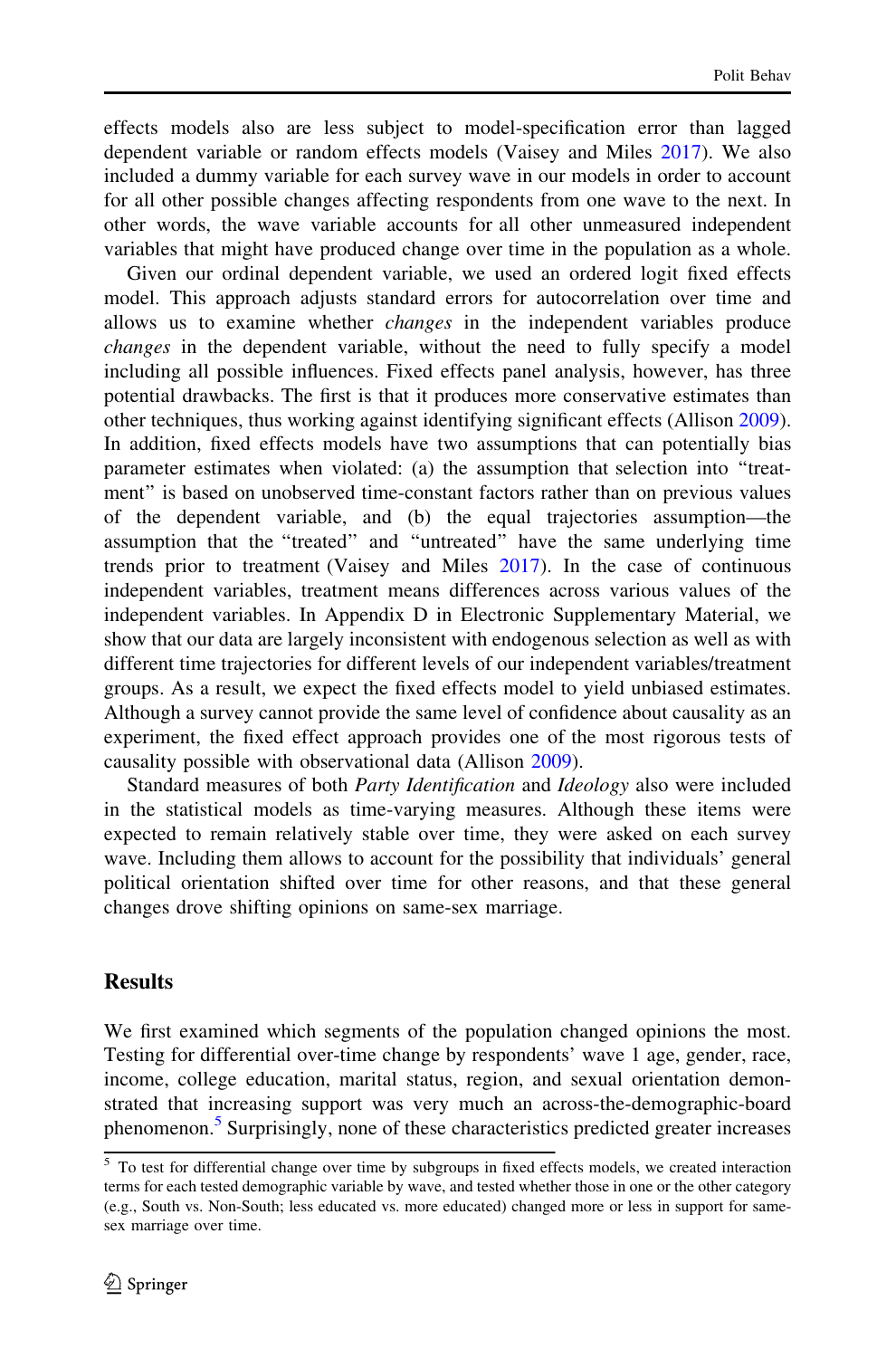over time in support for same-sex marriage. This result echoes previous analyses suggesting that overall "culture" as a whole changed (Flores [2014\)](#page-20-0). However, ''culture'' is not a very satisfying explanation for change because it does not exclude or include any specific facilitators of opinion change.

Although demographic categories did not identify those who changed any more or less, the rate of change over time differed significantly by partisanship and ideology. In particular, the slope in a more supportive direction was greater for Republicans than for Democrats ( $p\lt .05$ ). Further, ideological moderates increased their support for same-sex marriage more than liberals ( $p \lt 0.05$ ). While liberals and Democrats started out more supportive of same-sex marriage, their opinions did not change as much during this period of time.

To account for increases in support for same-sex marriage at the individual level, we turn next to our fixed effects model. In order for an independent variable to help account for increasing same-sex marriage support, there should be over-time change in the independent variable in the particular direction that would increase net support for same-sex marriage. In other words, religiosity would need to decline in our sample, intergroup contact between gays and heterosexuals would need to increase, and education would need to increase. For all three of our key explanatory variables, these assumptions were confirmed (see Table C.2 in Appendix C in Electronic Supplementary Material for the mean changes). Religiosity experienced a net decline during this period ( $t = -3.69$ ,  $p < .001$ ), with 28% becoming less frequent churchgoers. Interpersonal contact with gays demonstrated a net increase  $(t = 4.12, p < .001)$ , with 17% gaining awareness of gay friends or relatives. Educational levels increased significantly as well ( $t = 6.40, p < .001$ ), with roughly 10% of our sample becoming better educated during the course of the panel. These changes are not large, but they further confirm well-documented over-time trends that began well before our initial panel wave.

From 2008 to 2016, an increasing number of panel respondents also openly identified themselves as gay or lesbian. This provides clear evidence that more people came out during this period. The percentage of our sample reporting themselves to be gay or lesbian increased consistent with the national estimates reported by the General Social Survey from 2008 to 2014. Again, this change is important because if gays are more public about their sexual orientation, then heterosexuals have a greater baseline probability of knowing friends and acquaintances who are gay. Indeed, our dichotomous measure of interpersonal contact also showed a statistically significant increase from 64.0% of people who had gay relatives and friends in 2008, to 71.3% in 2016. All of these directions of change are consistent with our theoretical expectations.

In contrast, over-time changes in ideological and partisan preferences showed a pattern that would promote attitude change in the opposing direction. Ideology shifted in a slightly more conservative direction, and party identification also changed in the Republican direction during this period. So although the three key independent variables changed in their anticipated directions, these same panelists became increasingly conservative and pro-Republican, trends that would work against greater support for same-sex marriage.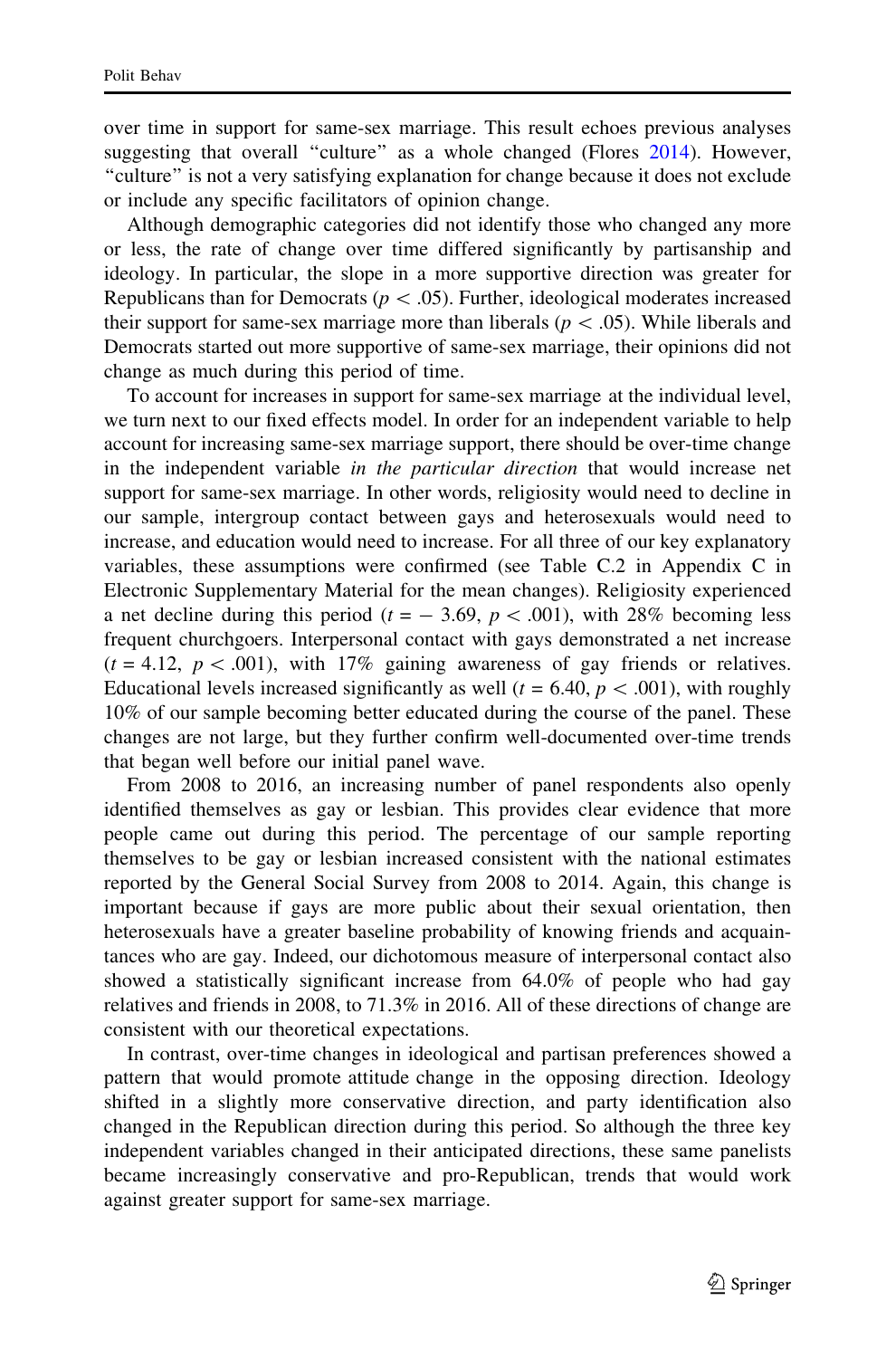Most importantly, to support these theories, over-time change in the independent variable must correspond to over-time change in the dependent variable at the individual level, as evaluated by a fixed effects model. $6$  In Table [1](#page-10-0), we present results from a single equation including the time-varying independent variables that are predicted to account for some of these changes over time. Each fixed effects coefficient represents the extent to which a unit of *change* in a given independent variable predicts change in the probability of a given response to the same-sex marriage question. As shown in Table [1,](#page-10-0) people's self-reported ideology and party identification changed along with their same-sex marriage attitudes over time as one would predict, and as also noted in the one previous panel study (Armenia and Troia [2017\)](#page-19-0). Nonetheless, because ideology and party identification moved in a more conservative and Republican direction, these net effects cannot account for increasingly supportive same-sex marriage attitudes.

## Interpersonal Contact

In the second panel in Table [1,](#page-10-0) change in the number of people who know gay friends or relatives is shown to significantly influence change in support for samesex marriage over time ( $p < .001$ ). Because ordered logit coefficients alone are difficult to interpret, in Fig. [2](#page-11-0) we illustrate the impact of going from not having a gay friend or relative in one wave to having one in another wave, using the predicted probability of each of these three responses when holding all else constant. The size of these effects is substantial. The probability of supporting neither same-sex marriage nor civil unions decreased by 18 percentage points. At the same time, the probability of supporting full gay marriage rights increased with interpersonal contact with gays and lesbians by over 20 percentage points.

## Religion and Religiosity

As shown in the third panel of Table [1,](#page-10-0) changes in religion and religiosity also had the predicted implications for levels of same-sex marriage support.<sup>7</sup> As people became less likely to call themselves born-again Christians, those same people voiced greater support for same-sex marriage over time ( $p < .001$ ). Furthermore, as an individual's frequency of religious attendance declined, his or her support for same-sex marriage increased ( $p < .001$ ). Interestingly, the significant increase in identifying with no religion whatsoever did not predict greater support for same-sex marriage. These findings suggest that increased same-sex marriage support came from those who were increasingly leaning away from religion, if not entirely, at least toward having it play less of a role in their daily lives.

<sup>&</sup>lt;sup>6</sup> When attempting to explain change over time in panel data, the fixed effects approach is superior to both lagged dependent variable and random effects approaches because it is better at avoiding bias from omitted variables and evaluates strictly individual-level change (see Vaisey and Miles [2017\)](#page-21-0).

 $7$  To consider the possibility that change in frequency of attendance at religious services has differential effects on change in same-sex marriage attitudes depending on denomination, we also tested the model using the interaction between religion and religiosity. We found no evidence of significant interactions.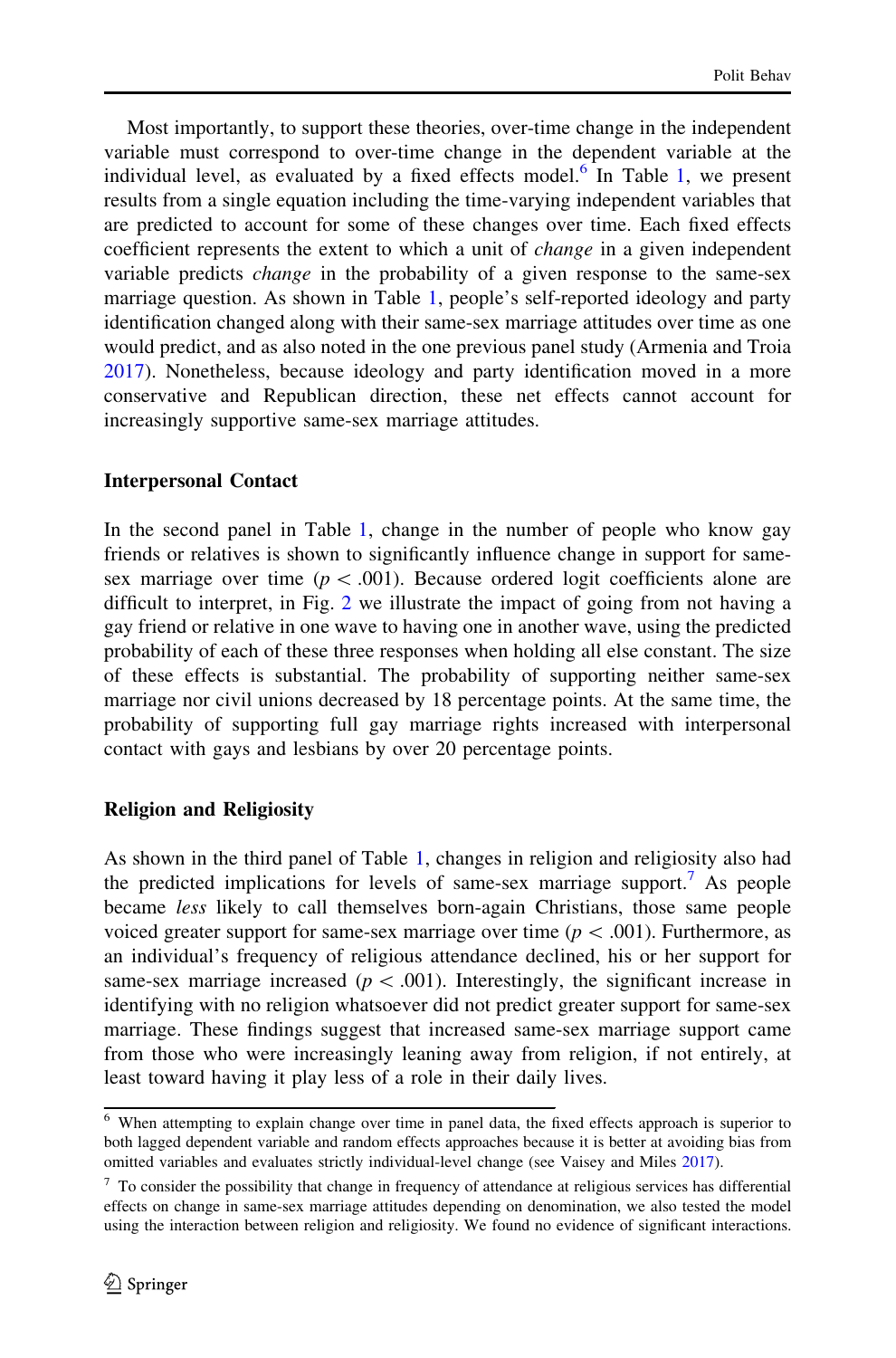|                                            |                                              | Coefficient    | z value |
|--------------------------------------------|----------------------------------------------|----------------|---------|
|                                            |                                              | (robust SE)    |         |
| I.                                         | Change in political preferences              |                |         |
|                                            | Ideology                                     | $-.439***$     | $-5.32$ |
|                                            |                                              | (.050)         |         |
|                                            | Party identification                         | $-.114*$       | $-2.10$ |
|                                            |                                              | (.033)         |         |
| Π.                                         | Change in interpersonal contact              |                |         |
|                                            | Having gay friends or relatives              | $.978***$      | 5.48    |
|                                            |                                              | (.109)         |         |
|                                            | Identifying as gay or lesbian                | $1.924**$      | 2.72    |
|                                            |                                              | (.431)         |         |
| III.                                       | Change in Religion <sup>a</sup> /Religiosity |                |         |
|                                            | <b>Evangelical Christian</b>                 | $-1.074***$    | $-5.07$ |
|                                            |                                              | (.129)         |         |
|                                            | Non-Christian (other religions)              | $-.110$        | $-.25$  |
|                                            |                                              | (.274)         |         |
|                                            | Religiously unaffiliated                     | .125           | .42     |
|                                            |                                              | (.180)         |         |
|                                            | Frequency of church attendance               | $-.324***$     | $-5.32$ |
|                                            |                                              | (.037)         |         |
| IV.                                        | Change in educational attainment             |                |         |
|                                            | <b>Education</b> level                       | $.382***$      | 3.65    |
|                                            |                                              | (.064)         |         |
| Wave dummies (reference = wave $1, 2008$ ) |                                              |                |         |
|                                            | Wave 2 (2014)                                | $.405**$       | 3.02    |
|                                            |                                              | (.082)         |         |
|                                            | Wave 3 (2016)                                | $.483***$      | 3.87    |
|                                            |                                              | (.076)         |         |
| Cutpoint 1                                 |                                              | $-2.821(.334)$ |         |
| Cutpoint 2                                 |                                              | $-.987(.315)$  |         |
| Number of Individuals                      |                                              | 1,361          |         |

<span id="page-10-0"></span>Table 1 Predicting change in support for same-sex marriage, three-wave fixed effects panel analysis

Note: Table reports the results of an ordered logit fixed effects regression. The coefficients can be interpreted as the estimated effect of a change in the independent variable on a change in same-sex marriage attitudes. Data are weighted to be representative of the American population. An analysis with the unweighted data can be found in Appendix G in Electronic Supplementary Material

<sup>a</sup>For religion, the baseline category is non-evangelical Mainline Christians

 $*_{p} < .05, **_{p} < .01, **_{p} < .001$ 

As shown in Fig. [3,](#page-11-0) when a person previously identifying as a born-again Christian ceased to identify as born-again, this change more than doubled that respondent's probability of supporting same-sex marriage. Likewise, rejecting one's identification as an evangelical Christian lowered the probability that person would support neither civil unions nor same-sex marriage to less than half of its previous probability.

The size of effects from frequency of church attendance are illustrated in Fig. [4.](#page-12-0) The largest increase occured for supporting full gay marriage rights, which almost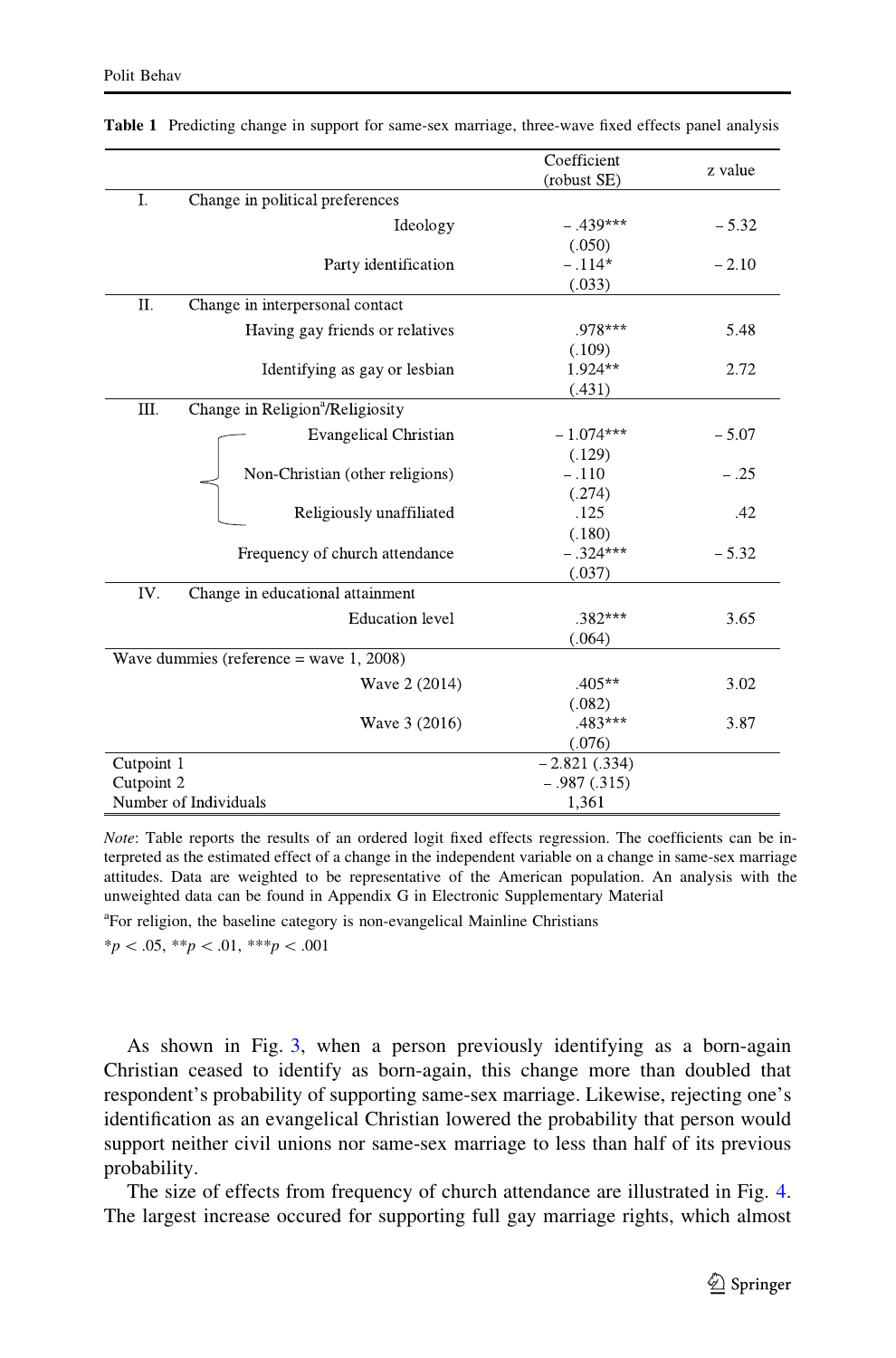<span id="page-11-0"></span>

Fig. 2 Predicted probability of same-sex marriage attitudes by interpersonal contact. Note: Bars illustrate changes in the predicted probability of each of three ordinal responses as one changes from having no gay friend or relative in one wave to having one in another wave (with error bars representing 95% confidence intervals). All other independent variables are held constant at their means. Based on results in Table [1](#page-10-0)



Fig. 3 Predicted probability of same-sex marriage attitudes by evangelical identification. Note: Bars illustrate changes in the predicted probability of each of three ordinal responses as one changes from identifying him/herself as a born-again Christian in one wave to not identifying as born-again in another wave (with error bars representing 95% confidence intervals). All other independent variables are held constant at their means. Based on results in Table [1](#page-10-0)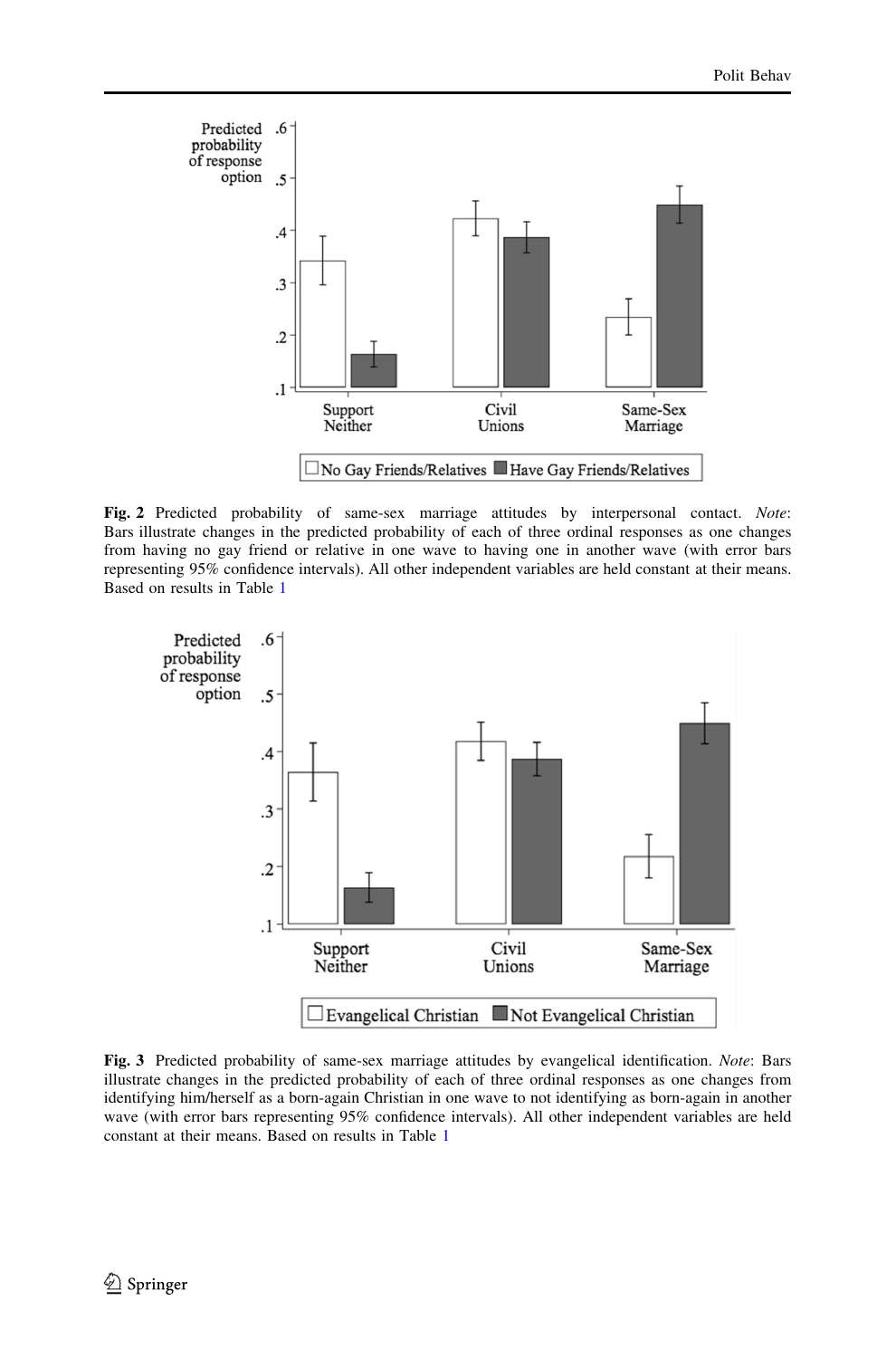<span id="page-12-0"></span>

Fig. 4 Predicted probabilities of same-sex marriage attitudes by frequency of attendance at religious services. Note: Lines indicate changes in predicted probabilities of each response option as frequency of religious attendance changes over time (with 95% confidence intervals). All other independent variables are held constant at their means. Based on results in Table [1](#page-10-0)

tripled in probability when a person changed from attending more than once a week (18.9%) to not attending at all (53.3%). Along the same lines, the probability of supporting neither policy declined almost by 30 percentage points when changing from the highest (40.7%) to the lowest religious attendance (12.3%). Of course, most people did not change from one extreme to the other, thus moderating the overall real world impact of these changes.

## Education

As noted earlier, during this eight-year period, a surprising number of the adults in the panel achieved new education milestones. As shown in the fourth panel of Table [1](#page-10-0), these educational increases resulted in concomitant changes in those individuals' levels of support for same-sex marriage ( $p < .001$ ). Just as suggested by theories predicting that education increases cognitive complexity and thus increases tolerance for groups different from one's own, when the same individual obtained more years of formal education, the person became increasingly supportive of same-sex marriage as well.

Figure [5](#page-13-0) illustrates the size of education's impact by illustrating the predicted probability of each of three ordinal responses by changes in education. Although the extent of support for civil unions is largely unchanged by educational attainment, the predicted probability of supporting full gay marriage rights more than doubled when a person's education level changed from less than a high school education  $(21.8%)$  to a Bachelor's degree  $(46.3%)$ , while the probability of supporting neither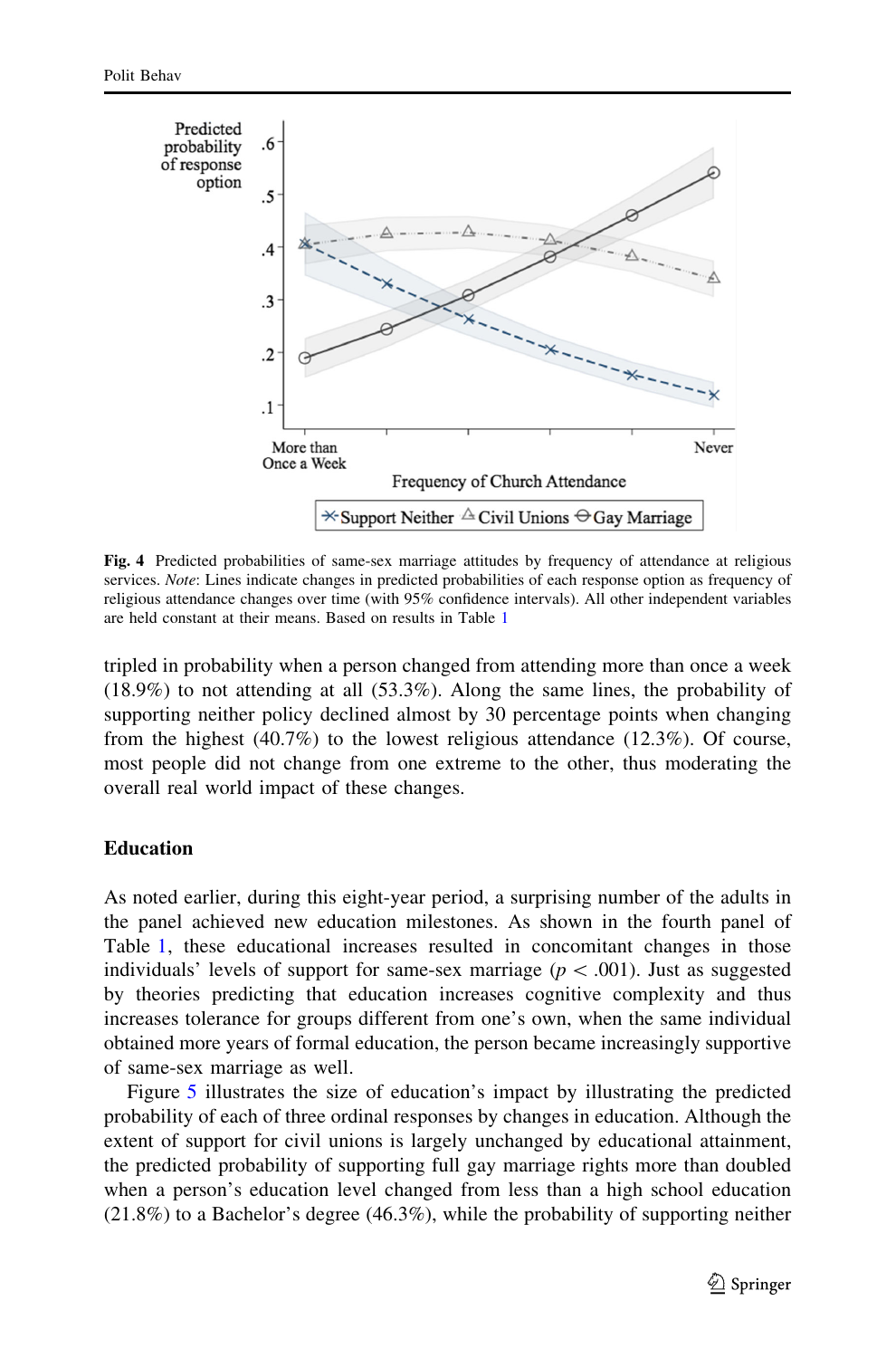<span id="page-13-0"></span>

Fig. 5 Predicted Probability of same-sex marriage attitudes by education. Note: Lines indicate changes in predicted probabilities of each response option when education level changes (with 95% confidence intervals). All other independent variables are held constant at their means. Based on results in Table [1](#page-10-0)

policy decreased by 20 percentage points. Within the 8-year period of this panel, the average educational level increased by only a small amount because most respondents were past the age when they were likely to be acquiring new degrees. Nonetheless, levels of education for the sample as whole increased to a statistically significant, though modest extent.

### Net Impact of Variables on Increased Same-Sex Marriage Support

Our results confirm that our three hypothesized sources of change—increases in intergroup contact, declining religiosity/identification as born again, and increases in educational attainment—all played roles in encouraging greater support for samesex marriage. To understand the net impact of each of these factors, however, one must take into account not only the predictive power of changes in these independent variables on changes in attitudes toward same-sex marriage, but also the overall amount of change in each independent variable that occurred during this time period. In other words, the net effect size depends not only on the size of the probability coefficients in Table [1,](#page-10-0) but also on the average amount of change in that systematic direction in the independent variable.

Taking into account both the size of the fixed effect coefficients and the mean amount of change from the first to the last wave of the panel, we next summarized the net changes produced by each variable over this period using the highest possible level of support—full gay marriage rights (see Appendix E in Electronic Supplementary Material for calculations). Net effects only make sense for purposes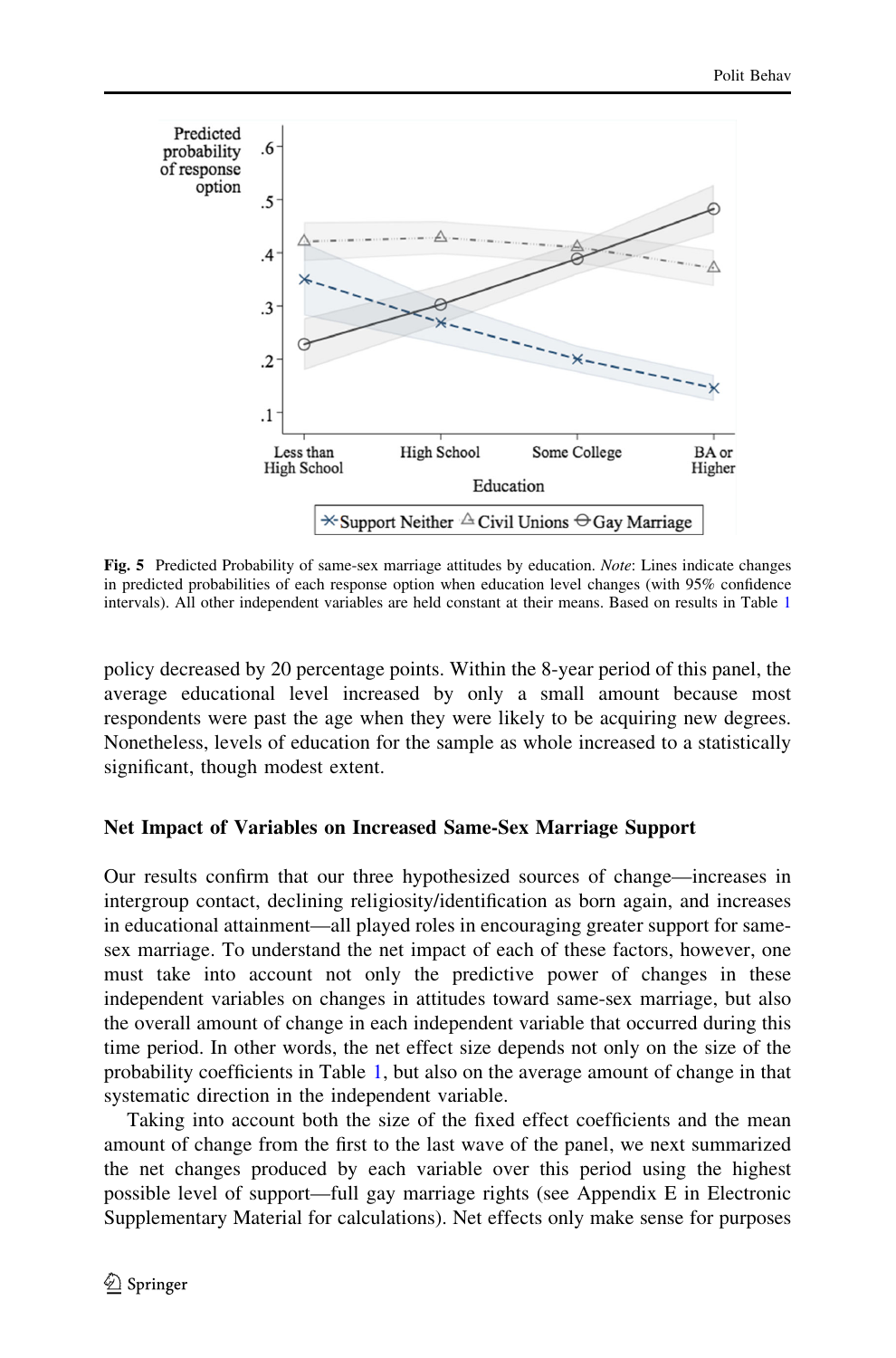of obtaining a sense of which independent variables mattered most in explaining an over-time change. Toward this end, Fig. 6 should be interpreted as the net change in the probability of supporting full gay marriage rights for a person experiencing the average amount of change over time in that variable, while holding all other independent variables constant at their means.

Overall, the largest net effect occurred due to increased interpersonal contact with gays and lesbians. As more people reported knowing gay friends and relatives, support for same-sex marriage rose a great deal, specifically among those individuals. This unusually large increase is due to the combination of a large effect size along with a sizable average increase in interpersonal contact over time. Declining religiosity and increased education had smaller, and roughly equivalent, net effects. As people became progressively less active in their respective religions, they also became more supportive of same-sex marriage. Likewise, those individuals who increased their educational attainment during this eight-year period also disproportionately increased their support for same-sex marriage. For a person with the average amount of opinion change, the total increase in support for samesex marriage from our four main variables represents roughly 30% of the total aggregate opinion change (4% of a total 13% change in support for full gay marriage rights).



Fig. 6 Estimated net change in probability of supporting same-sex marriage. Note: Based on the estimates from Table [1](#page-10-0) and average change in the predictors from 2008 to 2016. Error bars represent 95% confidence intervals. See Appendix E in Electronic Supplementary Material for details of calculations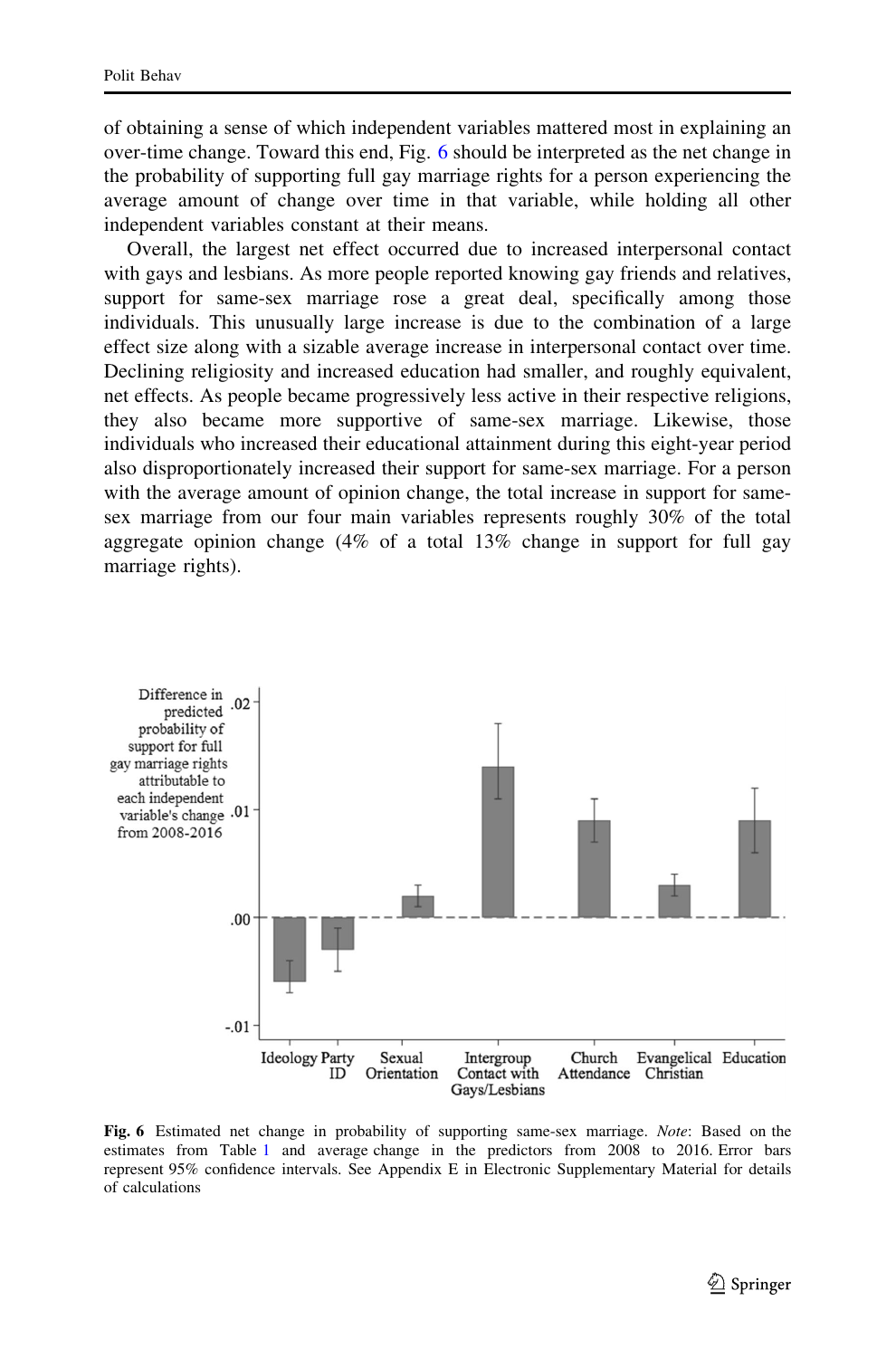## **Discussion**

To our knowledge, this study provides one of the first nationally-representative panels offering evidence of who changed attitudes on same-sex marriage and why. The one previous panel study to date lacked measures of most independent variables over time, thus making it difficult to assess theories of individual level causal influence.<sup>8</sup> By incorporating repeated measures of independent variables that changed over a longer period of time, our research design allowed us to examine three explanations for intracohort change, that is, changing opinions within the same individuals over time.

Relative to cross-sectional studies demonstrating associations between interpersonal contact with gays and attitudes toward same-sex marriage, our findings are on much stronger causal footing for two reasons. First, we are able to demonstrate that over-time changes correspond to over-time changes in opinions within these same individuals, beyond what would be expected based on the overall trend in the population as a whole. Moreover, we are able to eliminate the potential for spurious associations that stem from stable characteristics of individuals. At the same time, this study improves on prior research by offering a more detailed account of why the American public changed on this issue, setting aside the changes from generation to generation. By incorporating more time-varying predictors over a longer period of time, our findings demonstrate some major sources of increased public support for same-sex marriage.

Although panel analyses provide the strongest observational tests of hypotheses about engines of change, our study has several limitations to consider. First, although panels are superior for purposes of establishing cause and effect, they are often subject to attrition problems as respondents drop out of the sample over time. Smaller sample sizes are not a problem per se, except for the inevitable decline in statistical power that works against statistically significant findings. But if attrition is systematic rather than random, then it is difficult to generalize the effect sizes.

To examine this issue, we first compared the demographic characteristics of our panel sample to the most recent Current Population Surveys, provided by the U.S. Census Bureau (see Appendix F in Electronic Supplementary Material). This allowed us to see what parts of the population were over- or under-estimated. Our unweighted sample systematically under-represents the least educated and overrepresents those with a Bachelor's degree or higher. African-Americans are proportionally represented, but Hispanics are somewhat under-represented. However, given that population-based weights were available to compensate for nonresponse bias, we have used them in all of the analyses shown. Results with unweighted data do not differ in any substantive way from weighted results, although the standard errors are naturally larger with weights, thus making our estimates even more conservative (see Appendix G in Electronic Supplementary Material). Finally, because the panel sampled those 18 and over beginning in 2008,

<sup>8</sup> Armenia and Troia's [\(2017](#page-19-0)) model includes repeated measures of religious attendance, whether the respondent is married, has children, and their ideological self-placement. Only ideology varies over time with attitudes toward gay marriage, and this is in a direction that overall would predict less support for gay marriage.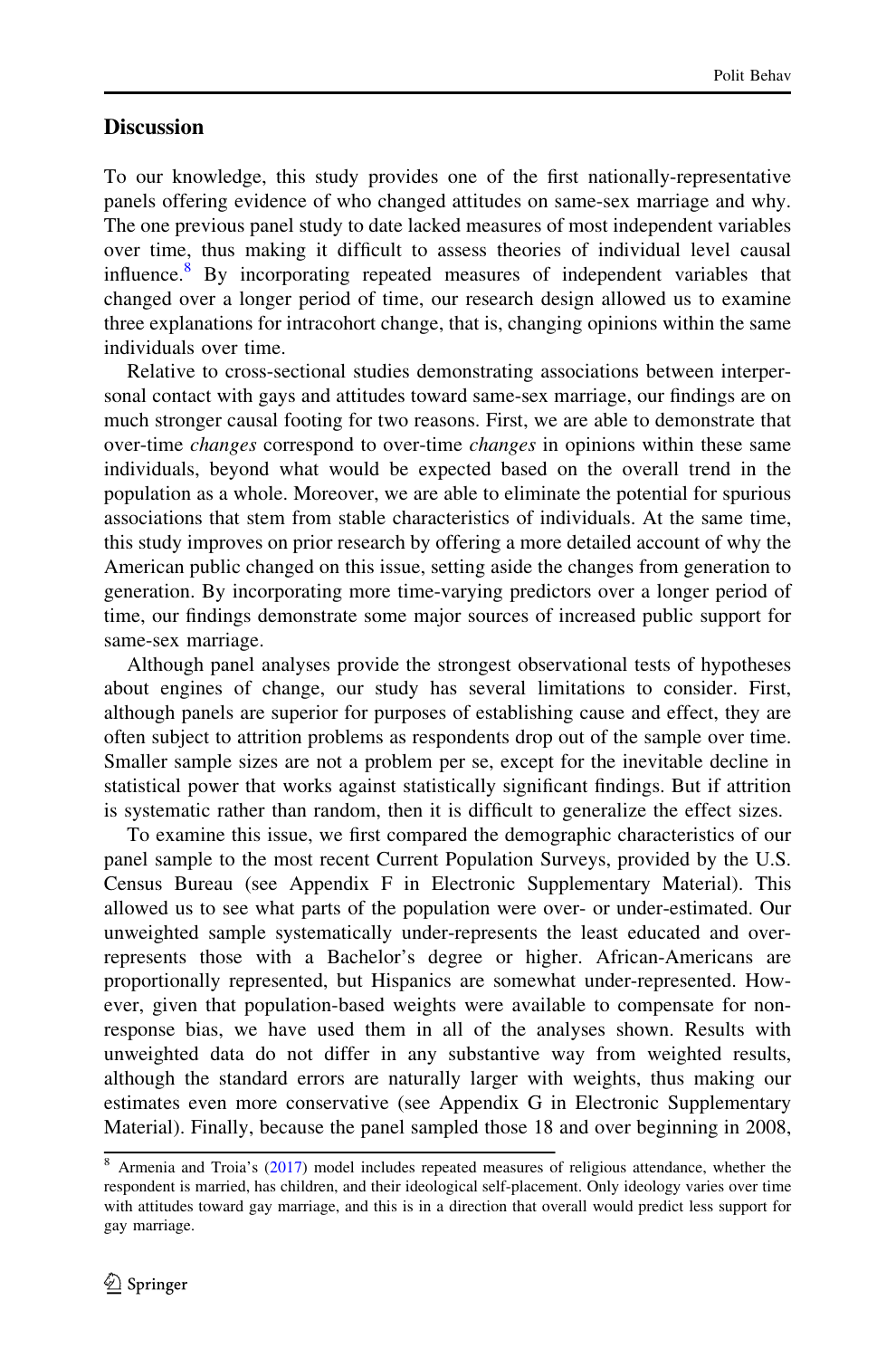there are naturally no respondents in the 18-24 years old group by the end of the panel, and those 25-34 are also somewhat under-represented, as should be expected.

In addition to attrition, panel conditioning effects are another potential source of concern. Fortunately, this is not likely to be problematic in this particular panel. First, because the time between asking respondents about same-sex marriage was unusually long—at times several years—it is unlikely that respondents remember having been asked these questions years before. Second, because panelists at GfK were asked about marketing as well as other public policy issues in the intervening surveys, they were not conditioned to focus on politics, and there was no attrition in the direction of the more politically interested and involved (see Dennis et al. [2011;](#page-20-0) Kruse et al. [2009\)](#page-20-0). Notably, both aging panel members and conditioning would probably favor stability over time in same-sex marriage opinions, so we are, if anything, likely to have underestimated our effect sizes.

By design, fixed effects panel analyses are not susceptible to the most common model misspecification problems. This approach does an unparalleled job of ruling out potentially spurious relationships. All stable characteristics of individuals that might account for such relationships are automatically eliminated as threats to causal inference. Further, the inclusion of a wave variable in these models controls for the average extent of change in the dependent variable due to all other influences that went unmeasured in this study. Nonetheless, it remains possible that the effect of change in certain independent variables is significant among members of specific subgroups, or that change in one independent variable interacts with change in another. We examined interactions that might be theoretically expected, for example, Democrats or African-Americans changing to a greater extent due to Obama's opinion leadership on this issue, or Catholics changing more due to Pope Francis' more supportive views on same-sex marriage, or those in states recently legalizing same-sex marriage shifting toward the new legal norm. However, none of these hypotheses produced even marginal support. While other trends and events also may have led Americans toward greater support for same-sex marriage, we have not found empirical evidence consistent with these ideas.

In our study, fixed effects analysis eliminates many potential problems in establishing causation, but it cannot rule out reciprocal causation. For educational attainment, it is implausible that changes in attitudes toward same-sex marriage would cause changes in educational attainment over time rather than vice versa. To the extent that church-goers might curtail their religiosity or change their religious affiliation specifically due to discomfort with anti-gay church doctrine, then reverse causation is plausible. However, research on the causes of declining religiosity has emphasized other factors as likely causes, including rising divorce rates, the declining popularity of marriage, changing opportunity costs for religious participation, and increased emphasis on spirituality as an alternative to formal religious participation (Gruber and Hungerman [2008](#page-20-0); Wald and Calhoun-Brown [2014\)](#page-21-0).

With our strongest predictor of change, rising interpersonal contact, it is plausible that people changed their views on same-sex marriage for unrelated reasons, and this opinion change, in turn, increased their interpersonal contact with gays and lesbians. More gays and lesbians self-identified during this time period, thus creating opportunities for both directions of causation. Because of the centrality of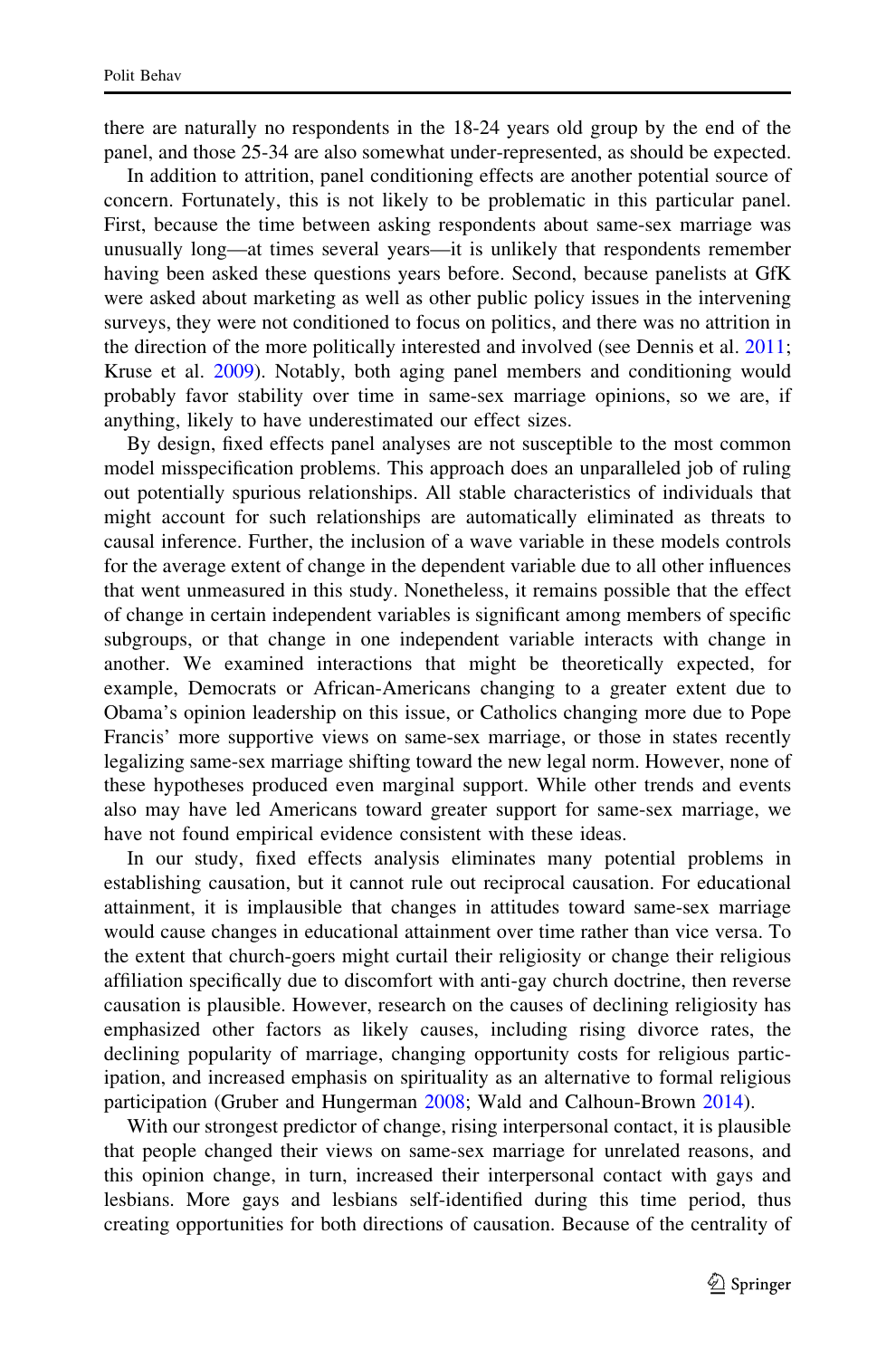religion and interpersonal contact in our findings, we further addressed reverse causation by using fixed effects within a structural equation modeling framework (see Appendix H in Electronic Supplementary Material). This approach allowed us to estimate the effects of interpersonal contact, religion and religiosity on support for same-sex marriage while allowing for the possibility that changing opinions on same-sex marriage could affect these independent variables by means of reverse causation. Although the structural equation approach also has its limitations, by attempting to isolate the effect as it flows in one direction, we tried to obtain unbiased causal estimates. As shown in Appendix H in Electronic Supplementary Material, our findings are consistent with the analyses already shown in that changes in all three variables have an impact on changing opinions toward same-sex marriage.

Another potential limitation of this study is the measure of interpersonal contact. At each wave, respondents were simply asked to report whether or not they currently had gay friends or relatives. On one hand, a binary measure of interpersonal contact is less than ideal and more detailed information would have been preferable, particularly given that previous studies have suggested that some types of relationships are more influential than others (e.g., Herek and Capitanio [1996\)](#page-20-0). Nonetheless, our measure has at least one key advantage. If respondents were instead asked to assess the closeness of the contact relationship, their responses might easily be endogenous. Respondents who disagree with others over same-sex marriage may, as a result, perceive their relationship as less close, and those with more supportive views may report feeling closer to their gay friends and relatives. In other words, measures that include characterization of the relationship as it is perceived by the respondent are at greater risk of endogeneity than a simple dichotomous contact measure. Given that we find strong effects consistent with contact theory even with a crude independent measure in a conservatively-estimated fixed effects model, the relationship is likely to be robust.

We further evaluated the plausibility of the interpersonal contact findings by examining whether the main social context in which increasing interpersonal contact occured was the same context in which contact was likely to occur by chance rather than through self-selection, that is, the same context in which more gays were publicly coming out. We should logically see effects of intergroup contact among heterosexuals who inhabit contexts where such contact could occur by chance. Foremost among such contexts are urban areas, where populations are more densely packed and where there are more openly gay individuals (Leonhardt and Miller [2015](#page-20-0); Sigelman et al. [1996\)](#page-21-0). Consistent with this prediction, fully 85% of those who acquired new gay contacts lived in metropolitan areas. Likewise, almost all of those respondents who came out during the panel period lived in metropolitan areas, thus lending further plausibility to this interpretation.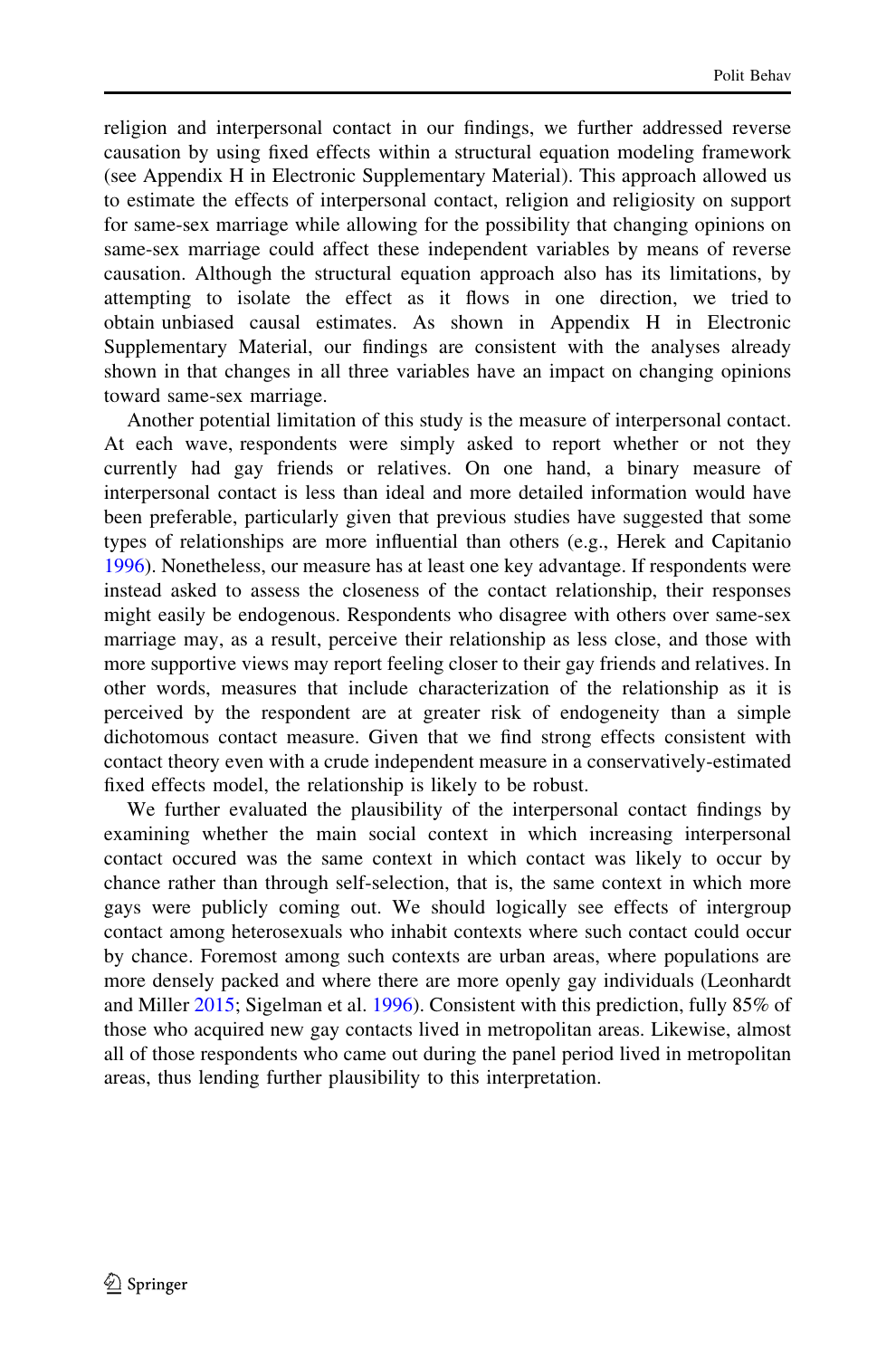# Conclusion

Public attitudes toward same-sex marriage changed for at least the three reasons offered here, though we have reason to believe that these are not the only causes. On the contrary, we have accounted for less than half of the within-person change over time. Nonetheless, as educational attainment continued its gradual rise, those who acquired more education increased their support for same-sex marriage as a result. Education provides the cognitive complexity necessary for acceptance of groups unlike one's own (see Nie et al. [1996](#page-20-0)), and discourages simplistic judgments of those who are different. In addition, the rising number of gays and lesbians who were public about their sexuality created an environment in which people were increasingly likely to have interpersonal contact with gay friends and relatives. Finally, the trend toward decreasing religiosity in America contributed to increasing support for same-sex marriage. The overall decrease in religiosity in particular contributed to this trend. Religious orthodoxies that oppose same-sex marriage declined in prevalence, and even mainline Christians became less religiously active. Substantial opinion change occurred within individuals during this relatively short period of time, and not simply as a matter of generational replacement.

The change in attitudes toward same-sex marriage has been unusually widespread. When analyzing patterns in cross-sectional data, one could easily be misled about where rising support for same-sex marriage has come from. Whereas cross-sectional studies cite liberals and Democrats as sources of support, they are not the prime sources of *increasingly supportive* views, at least not since 2008. Indeed, those groups were probably already supportive. Instead, the recent increases in support have come from Republicans and ideological moderates.

While not a focus of our study, the data hint at the possibility that opinion change may have been facilitated by the existence of a moderate policy option, that is, civil unions.<sup>9</sup> The combination of moving people away from a position that excludes gay couples from all forms of legal recognition, while simultaneously encouraging others to support same-sex marriage, means that this ''compromise'' option may have served an important purpose. Although few states ever recognized civil unions in actual practice, for members of the public whose religions prohibited recognition of same-sex marriage, civil unions might have served as a compromise, bridging the gap between denying gay couples all legal protections and supporting full gay marriage rights. To the extent that opinion change occurred by passing through this middle option, it suggests that change was incremental at the level of the individual. The analysis pertinent to this question reveals that for most respondents in our panel, the path to greater support for same-sex marriage indeed involved some

<sup>&</sup>lt;sup>9</sup> Incremental policy shifts have been common with respect to gay rights. For example, in 1994, the issue of gays in the military was initially addressed by a partial measure known as ''Don't Ask, Don't Tell,'' which prohibited military personnel from discriminating against or harassing closeted gays, while still barring openly gay persons from military service. In the same-sex marriage debate, civil unions and domestic partnerships have served as a middle option.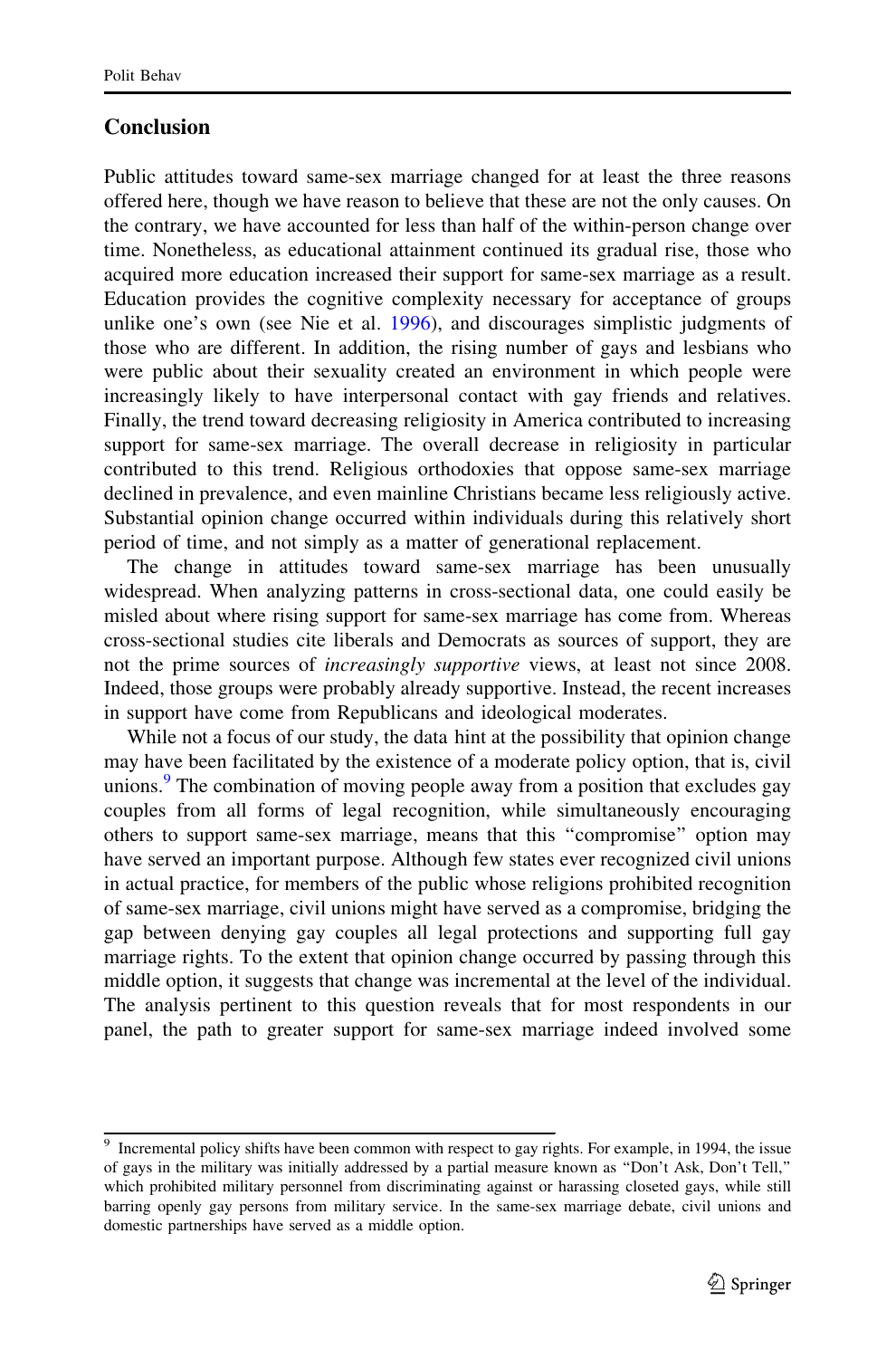<span id="page-19-0"></span>transition through this middle option, i.e., support for civil unions in advance of supporting full gay marriage rights. $10$ 

Overall, our results suggest that gays and lesbians themselves are responsible for most of the increasing support for same-sex marriage. By publicly acknowledging that they are gay or lesbian, they have facilitated influential positive intergroup contact. Because friends and relatives do not necessarily know a person's sexuality in advance of forming a relationship, intergroup contact theory predicts that contact will be especially effective under these circumstances.

For many social movements, the results of these analyses should be encouraging. Advocates of gay rights have long suspected that intergroup contact contributed to successfully increasing support for gay rights in the United States. But this was more an article of faith than an empirical finding. By encouraging gays and lesbians to come out to others, the hope was to destigmatize homosexuality and encourage equal treatment of gays and lesbians. Our results suggest that this strategy has been successful, if only slowly over time, perhaps due to the small percentage of the U.S. population that is openly gay, lesbian or bisexual. This is not to suggest that other factors are not also important. Still, our findings suggest that if a group selfidentifies and resists segregation into like-minded communities, intergroup contact may have the potential to improve other intergroup attitudes as well.

#### References

Allison, P. (2009). Fixed effects regression models. Los Angeles: Sage Publications.

- Armenia, A., & Troia, B. (2017). Evolving opinions: Evidence on marriage equality attitudes from panel data. Social Science Quarterly, 98(1), 185–195.
- Barth, J. L., Overby, M., & Huffmon, S. H. (2009). Community context, personal contact, and support for an anti-gay rights referendum. Political Research Quarterly, 62(2), 355–365.
- Baunach, D. M. (2012). Changing same-sex marriage attitudes in America from 1988 through 2010. Public Opinion Quarterly, 76(2), 364–378.
- Becker, A. B. (2012). Determinants of public support for same-sex marriage: Generational cohorts, social contact, and shifting attitudes. International Journal of Public Opinion Research, 24(4), 524–533.
- Becker, A. B., & Scheufele, D. A. (2009). Moral politicking: Public attitudes toward gay marriage in an election context. International Journal of Press/Politics, 14(2), 186–211.
- Becker, A. B., & Scheufele, D. A. (2011). New voters, new outlook? Predispositions, social networks, and the changing politics of gay civil rights. Social Science Quarterly, 92(2), 324–345.

<sup>&</sup>lt;sup>10</sup> We examined the patterns of change represented by individuals who became increasingly supportive of same-sex marriage over time. For this particular analysis, we included two additional panel waves, conducted in late-2007 and mid-2008, for which we had records of responses for these same respondents for the dependent variable only. These waves were not included in our main three-wave panel analysis because the key independent variables were not available for these additional waves. Over a span of nine years (2007–2016), the overwhelming majority of increasingly supportive respondents were incremental changers, taking one of three possible paths toward greater support: (1) moving from not supporting any form of legal recognition to supporting civil unions (9%), (2) moving from supporting civil unions to supporting full gay marriage rights (46%), and (3) moving from no support of any kind to supporting civil unions first, and then, shifting to full support for same-sex marriage (41%). In total, an impressive 96% of those who became more supportive did so by means of incremental shifts. Only 4% moved from no support of any kind directly to full same-sex marriage support, a pattern inconsistent with incrementalism.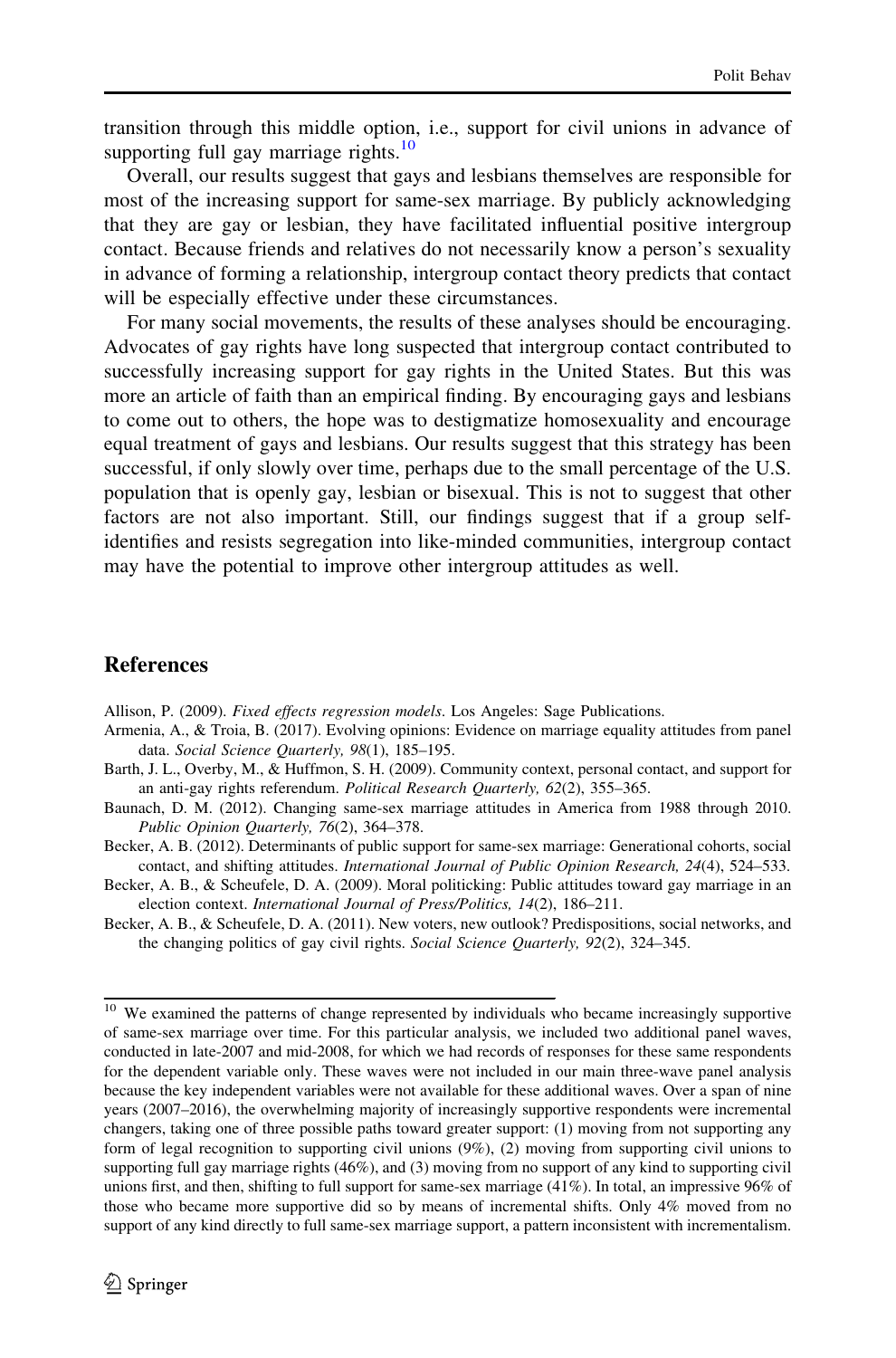- <span id="page-20-0"></span>Bobo, L., & Licari, F. C. (1989). Education and political tolerance: The effects of cognitive sophistication and target group affect. Public Opinion Quarterly, 53(3), 285–308.
- Dennis, J. M., Kruse, Y., & Thompson, T. (2011, May). Examination of panel conditioning effects in a web-based 2007-2008 election study. Paper Presented at the 2011 Annual Conference of the American Association for Public Opinion Research.
- Finlay, B., & Walther, C. S. (2003). The relation of religious affiliation, service attendance, and other factors to homophobic attitudes among university students. Review of Religious Research, 44(4), 370–393.
- Flores, A. R. (2014). Reexamining context and same-sex marriage: The effect of demography on public support for same-sex relationship recognition. *International Journal of Public Opinion Research*, 26(3), 283–300.
- Flores, A. R. (2015). Examining variation in surveying attitudes on same-sex marriage: A meta-analysis. Public Opinion Quarterly, 79(2), 580–593.
- Gaines, N. S., & Garand, J. C. (2010). Morality, equality, or locality: Analyzing the determinants of support for same-sex marriage. Political Research Quarterly, 63(3), 553-567.
- Grapes, K. (2006). Ignorant discrimination: How education levels affect attitudes toward homosexuality and gay rights. Sociological Viewpoints, 22(Spring), 51–59.
- Gruber, J., & Hungerman, D. M. (2008). The church versus the mall: What happens when religion faces increased secular competition? The Quarterly Journal of Economics, 123(2), 831–862.
- Halaby, C. N. (2004). Panel models in sociological research: Theory into practice. Annual Review of Sociology, 30, 507–544.
- Hansen, S. B. (2011). Religion and reaction: The Secular political challenge to the religious right. Lanham: Rowman and Littlefield.
- Herek, G. M., & Capitanio, J. P. (1996). Some of my best friends: Intergroup contact, concealable stigma, and heterosexuals' attitudes toward gay men and lesbians. Personality and Social Psychology Bulletin, 22(4), 412–424.
- Herek, G. M., & Glunt, E. K. (1993). Interpersonal contact and heterosexuals' attitudes toward gay men: Results from a national survey. The Journal of Sex Research, 30(3), 239–244.
- Hout, M., & Smith, T. W. (2015). Fewer Americans affiliate with organized religions, belief and practice unchanged: Key findings from the 2014 general social survey. NORC. [http://www.norc.org/PDFs/](http://www.norc.org/PDFs/GSS%20Reports/GSS_Religion_2014.pdf) [GSS%20Reports/GSS\\_Religion\\_2014.pdf](http://www.norc.org/PDFs/GSS%20Reports/GSS_Religion_2014.pdf). Accessed 5 Oct 2016.
- Kruse, Y., Callegaro, M., Dennis J. M., Subias S., Lawrence, M., DiSogra, C., & Tompson T. (2009, May). Panel conditioning and attrition in the AP-Yahoo! News election panel study. Paper Presented at the 2009 Annual Conference of the American Association for Public Opinion Research.
- Lee, T.-T., & Hicks, G. R. (2011). An analysis of factors affecting attitudes toward same-sex marriage: Do the media matter? Journal of Homosexuality, 58(10), 1391–1408.
- Leonhardt, D., & Miller, C. R. (2015, March 20). The metro areas with the largest, and smallest gay populations. New York Times. [https://www.nytimes.com/2015/03/21/upshot/the-metro-areas-with](https://www.nytimes.com/2015/03/21/upshot/the-metro-areas-with-the-largest-and-smallest-gay-population.html)[the-largest-and-smallest-gay-population.html](https://www.nytimes.com/2015/03/21/upshot/the-metro-areas-with-the-largest-and-smallest-gay-population.html). Accessed 27 Nov 2017.
- Lewis, G. B., & Gossett, C. W. (2008). Changing public opinion on same-sex marriage: The case of California. Politics & Policy, 36(1), 4–30.
- Morgan, S. L. (2013). Handbook of causal analysis for social research. Dordrecht: Springer.
- Nie, N. H., Junn, J., & Stehlik-Barry, K. (1996). Education and democratic citizenship in America. Chicago: University of Chicago Press.
- Olson, L. R., Cadge, W., & Harrison, J. T. (2006). Religion and public opinion about same-sex marriage. Social Science Quarterly, 87(2), 340–360.
- Pettigrew, T. F. (1998). Intergroup contact theory. Annual Review of Psychology, 49, 65–85.
- Pettigrew, T. F., & Tropp, L. R. (2006). A meta-analytic test of intergroup contact theory. Journal of Personality and Social Psychology, 90(5), 751–783.
- Pew Forum on Religion and Public Life. (2012). Nones on the rise. [https://www.pewforum.org/2012/10/](https://www.pewforum.org/2012/10/09/nones-on-the-rise) [09/nones-on-the-rise.](https://www.pewforum.org/2012/10/09/nones-on-the-rise) Accessed 24 Sept 2015.
- Pew Research Center. (2013). Changing attitudes on same-sex marriage, gay friends and family. [https://](https://www.people-press.org/2013/06/06/changing-attitudes-on-same-sex-marriage-gay-friends-and-family) [www.people-press.org/2013/06/06/changing-attitudes-on-same-sex-marriage-gay-friends-and](https://www.people-press.org/2013/06/06/changing-attitudes-on-same-sex-marriage-gay-friends-and-family)[family.](https://www.people-press.org/2013/06/06/changing-attitudes-on-same-sex-marriage-gay-friends-and-family) Accessed 24 Sept 2015.
- Pew Research Center. (2015). Where Christian churches, other religions stand on gay marriage. [https://](https://www.pewresearch.org/fact-tank/2015/12/21/where-christian-churches-stand-on-gay-marriage) [www.pewresearch.org/fact-tank/2015/12/21/where-christian-churches-stand-on-gay-marriage](https://www.pewresearch.org/fact-tank/2015/12/21/where-christian-churches-stand-on-gay-marriage). Accessed 5 Oct 2016.